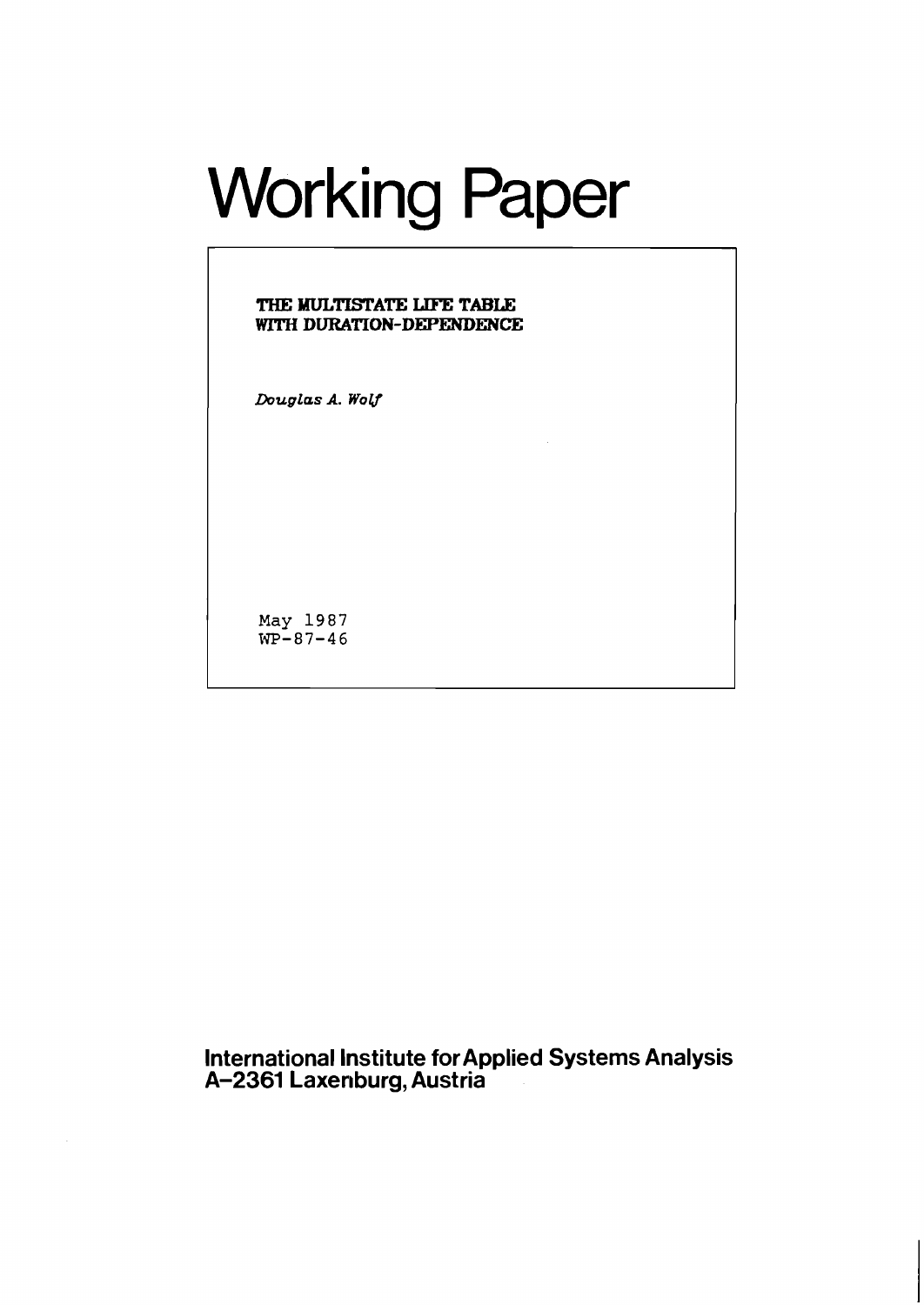# **THE MULTISTATE LIFE TABLE** WITH **DURATION-DEPENDENCE**

Douglas A. Wolf

**May 1987 WP-87-46** 

**Working Papers are interim reports on work of the International Institute for Applied Systems Analysis and have received only limited review. Views or opinions expressed herein do not necessarily represent those of the Institute or of its National Member Organizations.** 

**INTERNATIONAL INSTITUTE FOR APPLIED SYSTEMS ANALYSIS A-2361 Laxenburg, Austria**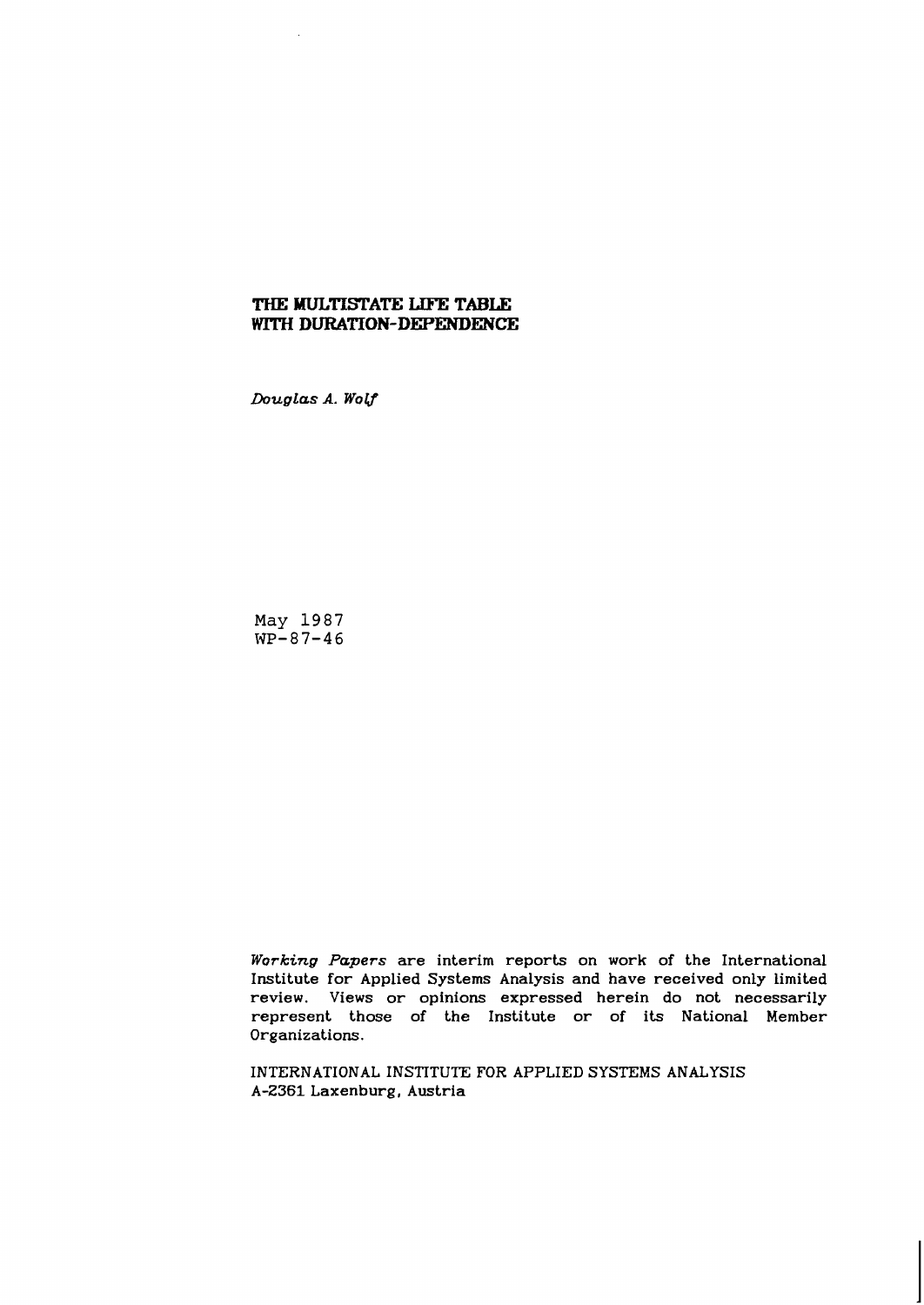#### Foreword

The classical linear multi-state model is represented by an equation due to Kolmogorov, and applied to demography by Andrei Rogers. For many purposes it gives a realistic representation of phenomena, especially in problems in which the population is nearly homogeneous. In that respect it resembles the ordinary life table, of which it is a generalization. But like the life table it acts as though all of the individuals of a given category have the identical probability, so the statistically observed average represents each and every individual in its category.

No demographer has ever regarded this **as** quite satisfactory; all recognize that individuals within a given cell are different from one another and the average of the cell does not apply to individuals. In a given group every couple may have one chance in 3 of divorcing; or else **lj9** of couples may divorce 3 times each. The overall probability that a couple will divorce is the same in the two cases, but the inference about what will happen **to** a random couple in the future is very different for the two. Yet to take into account this distinction involves difficulties, both of data and of the model for dealing with the data.

James Vaupel and Anatoli Yashin of this program have made great progress in dealing with this question, and their work will be brought together in a volume now being prepared.

The present paper sets out the theory of a procedure for taking account of a particular kind of heterogeneity-that associated with the length of time in a state. Insofar as people are less likely to divorce the longer they have been married, and if divorce rates by duration are known, separate transition matrices can be set up for different durations. Douglas Wolf ingeniously shows how these separate transition matrices can be combined in a single matrix, and the analysis carried out simply and without further reference to duration.

Thus what follows has a special significance for IIASA's population program, in that it combines lines of thought that go back to the multi-state model introduced by Rogers, and on which many IIASA papers were based in the period **1975-83,** and the work on heterogenelky of Vaupel and Yashin, that has been central to **IIASA's**  program in more recent years.

> Nathan Keyfitz Leader, Population Program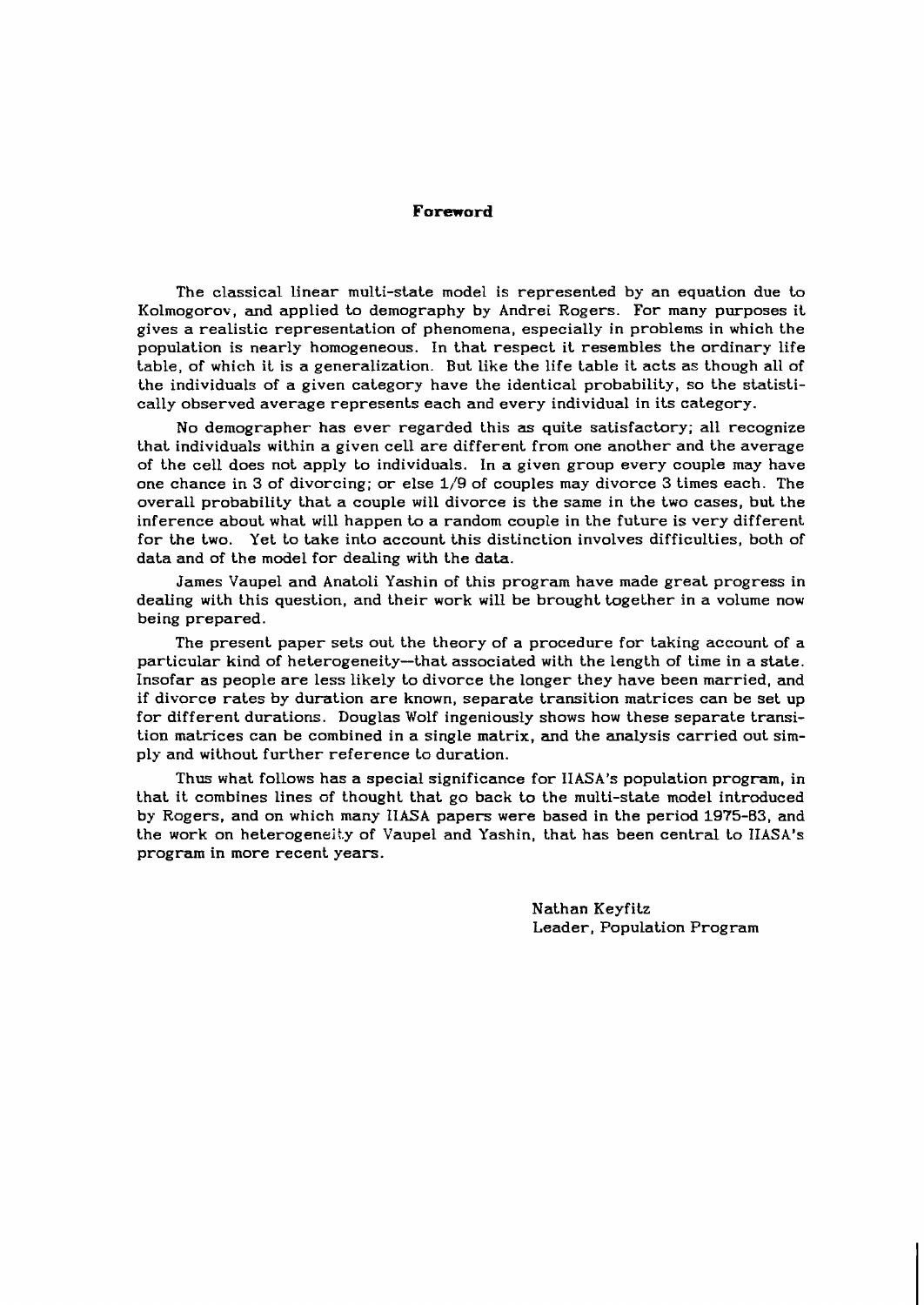# **Acknowledgement**

The author has benefited from numerous discussions with Wolfgang Lutz, and from useful comments by Nico Keilman and Andrei Rogers on an earlier draft. The U.S. National Institute of Child Health and Human Development made available the June 1985 CPS data, and Laszlo Zeold and Margaret Kerr helped prepare the data for analysis.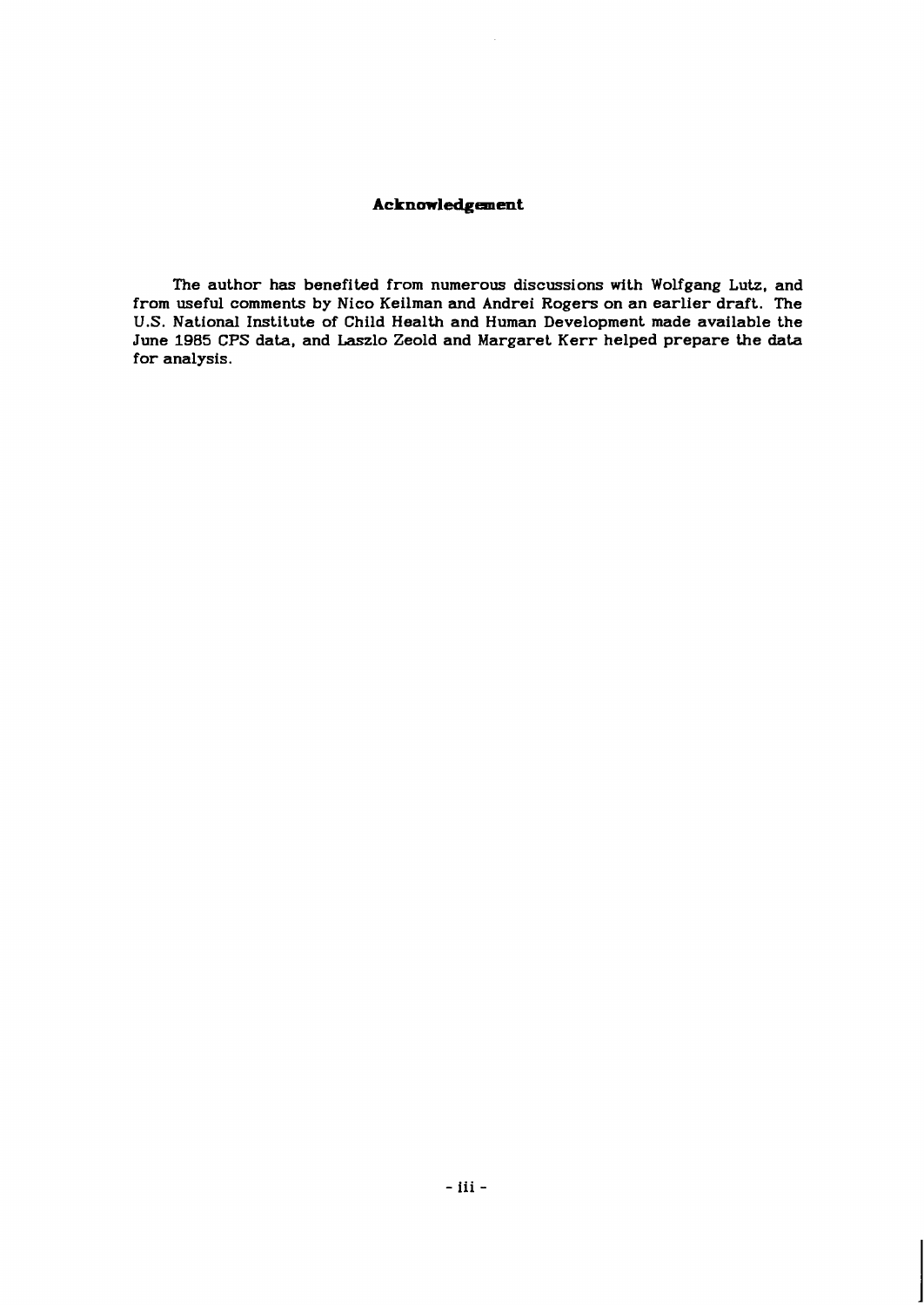# **THE BIULTISTATE LIFE TABLE**  WITH **DURATION-DEPENDENCE**

Douglas A. Wolf

## **INTRODUCTION**

In recent years techniques for constructing multistate increment-decrement life tables have been extensively developed, and have been fruitfully applied to such demographic phenomena as migration (Rogers and Willekens, 1986), fertility (Suchindran and Koo, 1980) and marital-status dynamics (Espenshade, 1983; 1986). The approach allows one to present a useful tabular summary of a complex demographic process, one in which individual units may make a number of transitions among pairs of discrete states or statuses. One restrictive feature of the approach is the Markov assumption-namely that age-specific transition intensities depend only on the status currently occupied.

Users of the technique have recognized that the Markov assumption is overly restrictive (see, for example, Wijewickrema and Alli, 1984; Espenshade, 1986), yet to date there appears to have been no development of a method of life table construction incorporating such "duration dependence". $^{1}$ 

This paper describes a new way to formulate a multistate life table such that transition intensities vary by both age and duration of time in status. The solution proposed here is motivated by a desire to utilize insofar **as** possible the mathematics that have been developed for the usual multistate life table case-that is, the case in which duration-dependence does not appear. It turns out to be rather easy to incorporate the generalization, provided that we are willing to introduce duration in a very specific way: in particular, we use age-specific rates that vary by "duration-category at last birthday". The term "duration-category" will be explained below. There are undoubtedly other possible solutions to the problem of constructing a duration-dependent life table; the virtues of the approach

<sup>&</sup>lt;sup>1</sup>There has, however, developed a discrete-time semi-Markov approach based upon renewal equa**tions, which like the present approach can handle duration-dependent transitions. See Littman and Mode** (1977) **and Mode** (1980); **for some applications see Hennessey** (1980) **and Rajulton** (1985).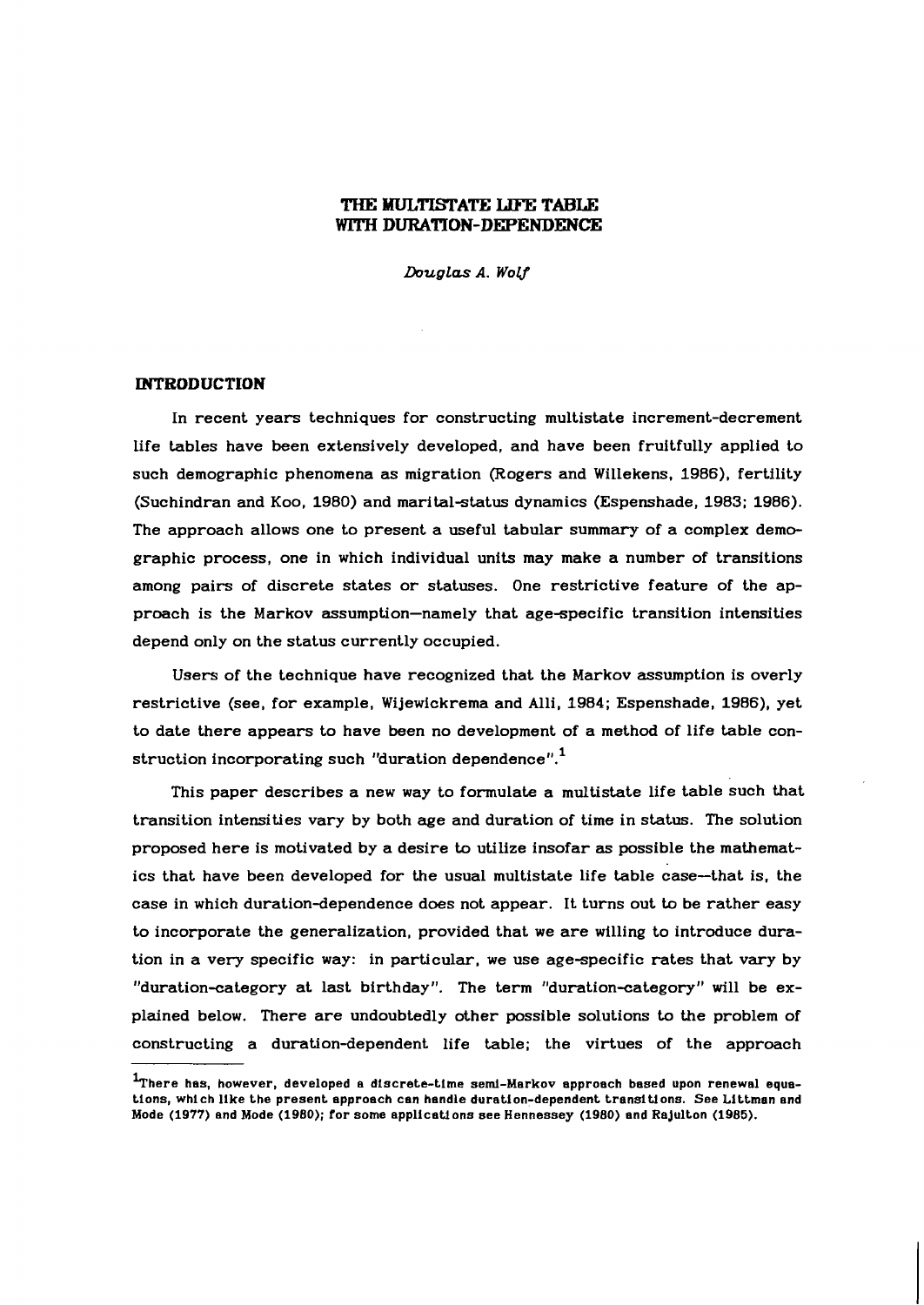described here is that it uses existing mathematical tools, and requires inversion of matrices no larger than those encountered in the standard multistate case.

The method generalizes the linear model whose early development is due primarily to Rogers (1975), and in particular relies on what has been termed the "linear integration hypothesis" (Hoem and Funck Jensen, 1982). The linear model has been criticised, and shown to produce nonsensical results in some cases (see Hoem and Funck Jensen, 1982; Nour and Suchindran, 1983; and Keilman and Gill, 1986). Nonetheless the linear model enjoys widespread use and evidently performs satisfactorily in most applications, and so it seems reasonable to adopt it **as** the starting point for a more general model. But the shortcomings of the basic model no doubt pertain to the more general one described here, as well.

Before proceeding, it is worthwhile to consider why one might want to incorporate duration-dependence into a life table in the first place. A simple answer to this question is that a life table which incorporates the duration dimension is considerably more informative than is the usual life table. We can, for example, calculate the share of all person-years lived in a given status that are lived prior to the first anniversary, between the first and second anniversary, and so forth. In applications such as tables of working life, this additional information has particular significance: workers typically gain in firm-specific human capital early in their tenure, so the degree of concentration of work experience at low tenures can be used as an index of resources devoted to training costs. Also, since current age plus current duration are sufficient to determine age of most recent transition, a life table which disaggregates survivorship at each age by duration as well as status can be used to study intercohort differences in survivorship.

Another, and a more compelling, reason is that a duration-dependent life table may produce different results than the usual approach, especially with respect to the status distribution at a given age (the  $L(x)$  figures). The difference can arise when period data are used, for a population in which the current duration-instatus distribution departs from that for the life table (stable) population. Inferences from a duration-dependent life table may thus prove to be more accurate, and even small differences can prove to be important in practical applications.

The following section describes the formulation of a duration-dependent multistate life table, and provides formulas for the calculation of transition probabilities. Most of the discussion is devoted to the derivation of survivorship figures for a population at a sequence of exact ages  $0,1,...$  This is followed by a discussion of several summary indices derived from the survivorship figures. We then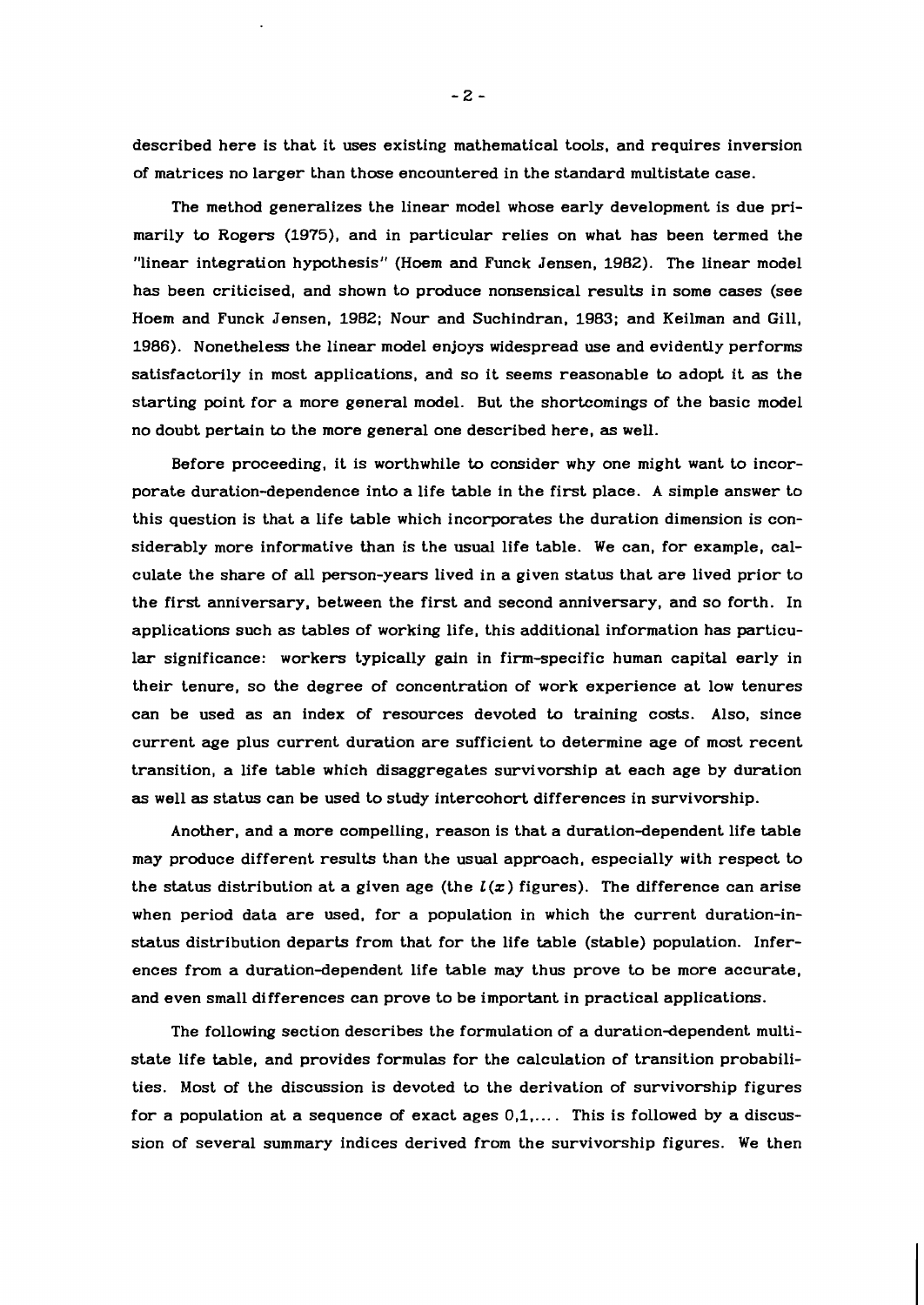consider briefly the data requirements of the proposed model, and conclude with an illustration: a simple marital status life table based upon recent US data.

## **THE MODEL**

**Preliminaries.** We use as a starting point a standard formulation of the multistate life table (MSLT), employing essentially Keyfitz's (1979) notation. Thus, let **M(z)** be the matrix of transition intensities between pairs of states in the set 1,..., *n*, between ages  $x$  and  $x+1$ . The contents of  $M(x)$  are depicted in (1); elements  $m_{ij}(x)$  correspond to transition rates into state i from state j between exact ages  $x$  and  $x+1$ , while elements  $m_{\delta i}(x)$  are death rates in state j between these ages.

$$
M(x) = \begin{bmatrix} m_{\delta 1}(x) + \sum_{i \neq 1} m_{i1}(x) & -m_{12}(x) & \cdots & -m_{1n}(x) \\ -m_{21}(x) & m_{\delta 2} + \sum_{i \neq 2} m_{i2}(x) & \cdots & -m_{2n}(x) \\ \vdots & \vdots & \ddots & \vdots \\ -m_{n1}(x) & \cdots & m_{\delta n}(x) + \sum_{i \neq n} m_{i n}(x) \end{bmatrix} . (1)
$$

The fundamental result used in the sequel is the following:

$$
l(x + 1) = (I + \frac{M(x)}{2})^{-1} (I - \frac{M(x)}{2}) l(x)
$$
 (2)

where  $L(x)$  is an array representing survivorship (numbers, or proportions) in states  $1, \ldots, n$  at exact age  $x$ . The time unit used in this calculation is a single period. Other life-table functions of interest-such **as** life expectancies, and so on-can be derived from the  $l(x)$  arrays. The derivation of (2) is discussed in several sources, including Rogers and Willekens (1986); Keyfitz (1986); and Willekens et al. (1982).

Incorporating duration-dependence. We now consider an extension of the above formulation to the case in which transition rates vary by duration of exposure to risk as well as by age. We denote the model a "duration-dependent multistate life table" (DDMSLT). That is, we suppose that at each age,  $x$ , there is a separate matrix of transition rates of the form found in (I), pertaining to persons in duration categories  $d = 0,1,...,x$ . A person of age x will be in duration category d if the most recent anniversary in the state currently occupied was the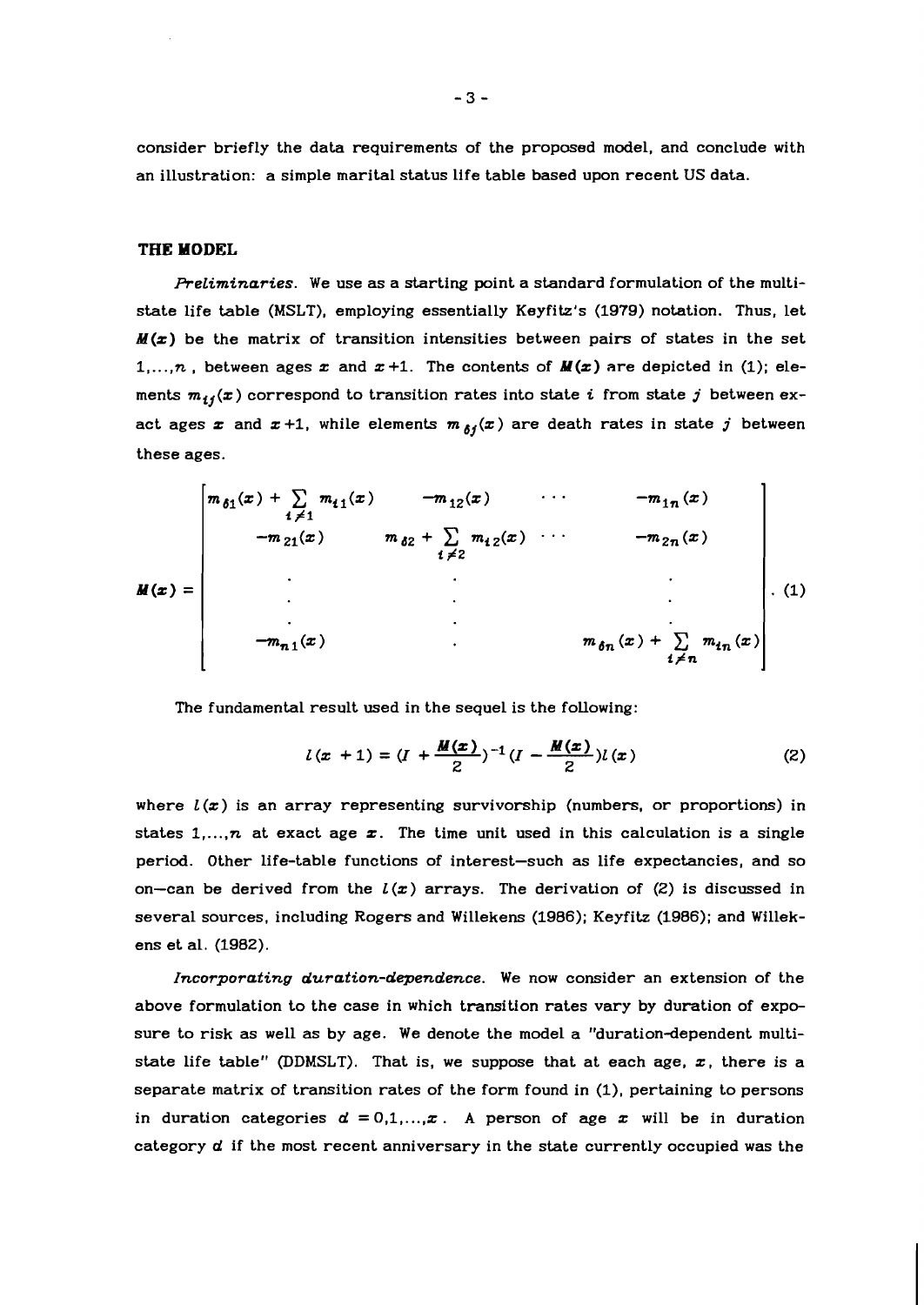$d$ -th anniversary. Obviously  $d \leq x$  at each age  $x$ .

Note that "duration category" has a rather special relationship to "duration" in this formulation. At exact age  $x$ , someone in duration category  $d$  has been in their current status at least  $d$ , but less than  $d+1$ , time units (years). At age  $x + \Delta x$  (0 <  $\Delta x$  < 1), this person may have passed the d +1th anniversary, depending on the exact timing of the previous transition. Yet we classify individuals only with respect to the duration category occupied on a given birthday.

In view of the way in which age- and duration-dependent transition rates are defined here, the essence of the proposed model is as follows. First, the  $l(x)$  matrix of survivorship according to status occupied, is modified to accommodate duration-dependent rates. Then, the rates, suitably arranged, are manipulated using essentially the same mathematics as in the usual MSLT case, yielding  $l(x+1)$ . Someone in state i, and duration category  $d$ , at age  $x$ , and who survives to age  $x + 1$  in state i, has necessarily advanced to duration category  $d + 1$ . Thus, the elements of  $l(x+1)$  are relabelled at age  $x+1$ , to reflect the advancement or "promotion" in duration. This process continues until the terminal age of the life table has been reached.

It should be recognized that in the expanded formulation duration has not been incorporated into the state space. If duration were to be incorporated into the state space, we would be required to contend with quantities described as the "rate of movement from state  $i, d$ "-with d indexing duration categories-"to state  $i'.d'$ ". Instead, we are concerned here with quantities described as the "rate of movement from state i to i', **given** that duration at last anniversary was d at exact age  $x$ ". The distinction is rather fine-and the verbal description of the rates used here is somewhat cumbersome-but the formulation adapted here greatly facilitates computation, as shall be seen.

We first develop the approach for a simple case in which flows out of all states are governed by duration-dependent transition rates (or, more simply, all states are "duration-dependent states"), with one set of rates at each duration category up to age  $w$  (the maximum attainable birthday). The model requires that at age  $x$ , we have a sequence of matrices  $M_{\Delta}(x)$ ,  $M_0(x)$ ,  $M_1(x)$ ,...,  $M_x(x)$ , each of which is in the form of (1). The subscripts  $\Delta$ , 0, 1,... refer to duration categories.<sup>2</sup> As noted before, category **d** refers to those whose last anniversary in the current status

 $^2$ Individual elements of  $M_{\bm d}(\bm x)$  now bear three subscripts:  $m_{\bm i \bm j \bm d}(\bm x)$  is the rate of  $j\, \rightarrow i\,$  move*ment between exact ages* Z *and* Z 4-1, *given that the duration category in state* **j** *at age* z *is* d.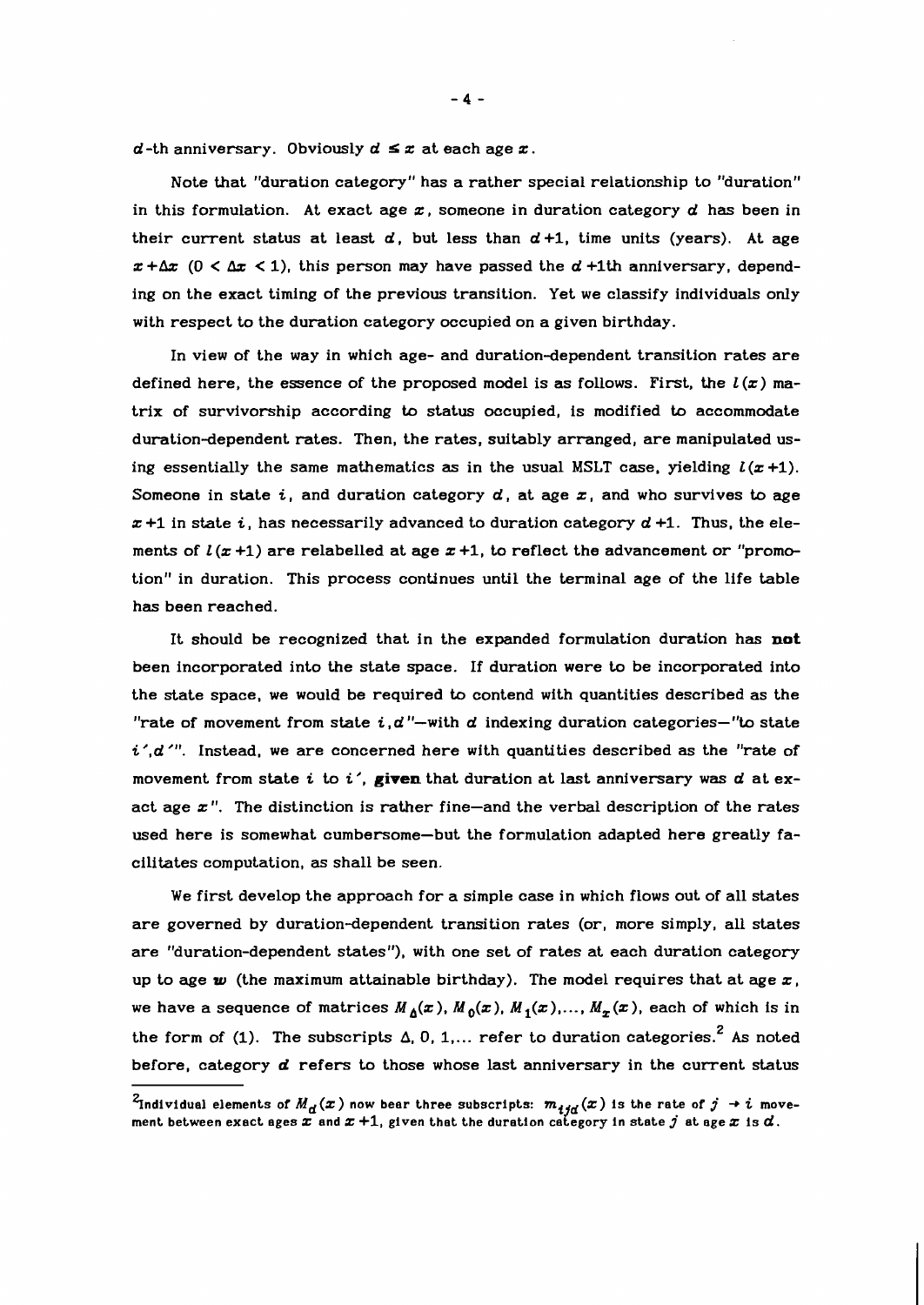was the d<sup>th</sup> anniversary.

Duration category  $\Delta$  plays a special role in the model. This is the category **entered** if a transition occurs between ages  $x$  and  $x +1$ . In words, an off-diagonal element of  $M_A(x)$  is the "rate of j-to-i movement between ages x and  $x + 1$ , given that a  $k$ -to-j move has taken place since exact age  $x$ ". Someone who has experienced a transition into status *i* between ages  $x$  and  $x+1$  will be in duration category 0 at exact age  $x+1$ . Therefore, what we are calling duration category  $\Delta$ might as easily (but not as tidily) be called category "-1".

Calculations for the DDMSLT are greatly facilitated if the rates are arranged in the following way. First, let  $DM_d(x)$  denote the matrix of  $M_d(x)$ , with its offdiagonal elements replaced by zeros. Second, let  $CM_d(x)$  be the matrix  $M_d(x)$  with its main diagonal elements replaced by zeros. Then  $M_d(x) = CM_d(x) + DM_d(x)$ . All the matrices  $DM_d(x)$  and  $CM_d(x)$ ,  $d = \Delta, 0, 1, ..., x$ , are, of course, n-by-n matrices. The full matrix of age- and duration-dependent rates, analogous to (1) but now denoted  $M^*(x)$ , is defined as follows:

$$
M^*(x) = \begin{bmatrix} M_{\Delta}(x) & CM_0(x) & CM_1(x) & CM_2(x) & \cdots & CM_x(x) \\ 0 & DM_0(x) & 0 & 0 & \cdots & 0 \\ 0 & 0 & DM_1(x) & 0 & \cdots & 0 \\ 0 & 0 & 0 & DM_2(x) & \cdots & 0 \\ \vdots & \vdots & \vdots & \vdots & \ddots & \vdots \\ 0 & 0 & 0 & 0 & \cdots & DM_x(x) \end{bmatrix}
$$
(3)

 $M^*(x)$  is thus an  $(nx+2n)$ -by- $(nx+2n)$  matrix of rates. Moreover, its diagonal is the duration-dependent counterpart to the corresponding diagonal in the usual MSLT case: for a given duration category,  $d$ , the diagonal element of  $M^*(x)$  equals  $m_{\delta fd}(x) + \sum_{i=1}^m m_{ijd}(x)$ . The matrices  $M_0(x)$ ,  $M_1(x)$ ,..., have thus been pulled  $i \neq j$ apart, with their off-diagonal elements appearing in a band across the top of (3), while their diagonal elements appear as the diagonal of (3).

In order to conform to  $M^*(x)$ , the  $l(x)$  array of survivorship figures must be a column vector of the form

$$
[0 \cdots 0 | l_{10}(x) \cdots l_{n0}(x) | \cdots | l_{1x}(x) \cdots l_{nx}(x)]^{'} , \qquad (4)
$$

the symbol "|" indicating grouping by duration category; an element  $l_{\mathbf{fd}}(x)$ represents the number (or proportion) of the radix population in state  $i$ , duration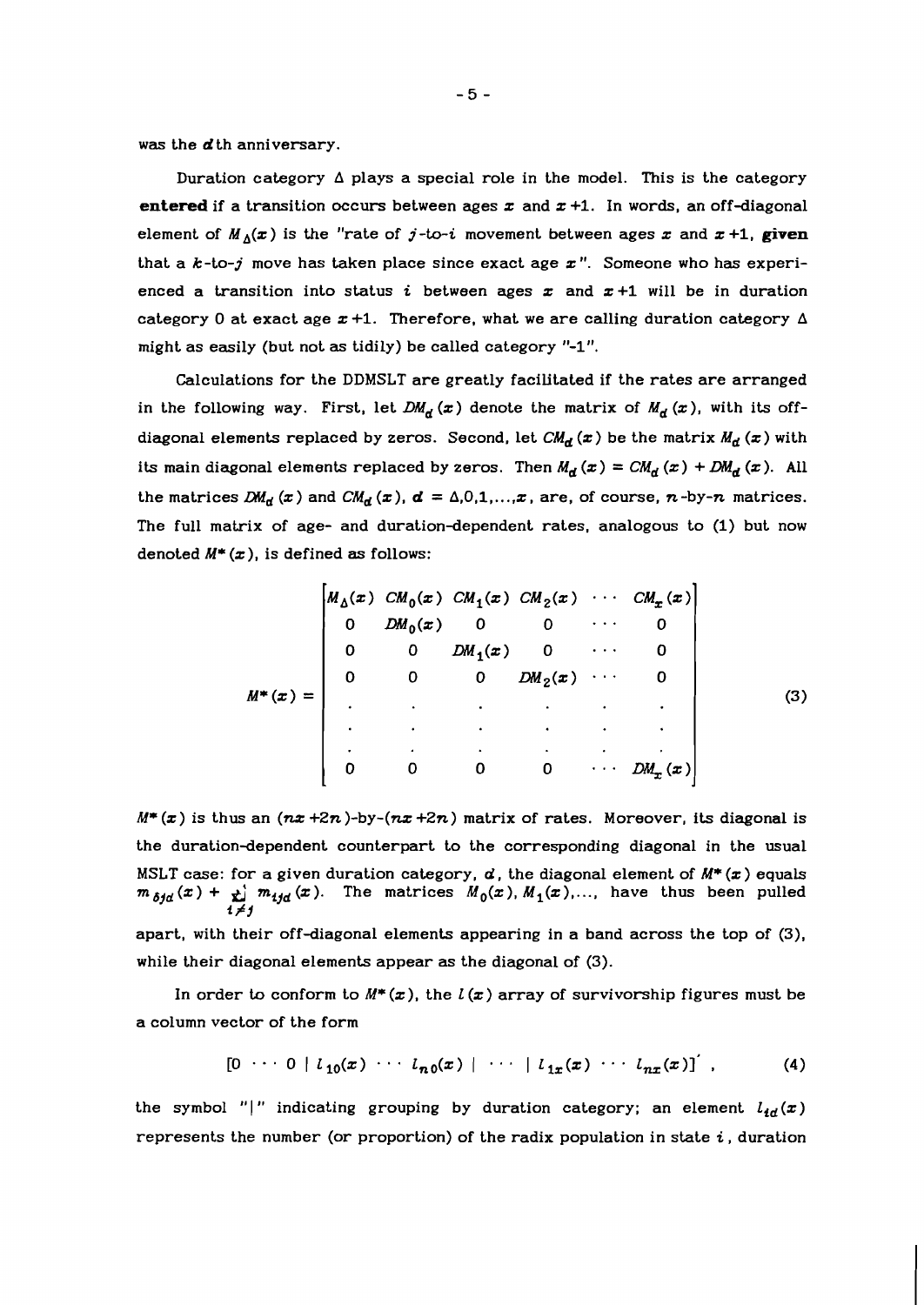category  $d$ , at exact age  $x^3$  The first  $n$  elements of  $l(x)$  are zeros, corresponding to duration category  $\Delta$ . It is impossible to occupy category  $\Delta$  at exact age x; rather, as noted above, transitions occurring between ages  $x$  and  $x+1$  are tantamount to moves **into** category A.

Now, let  $l^*(x)$  be the result of the following operation, analogous to that given in (2):

$$
l^{*}(x) = (I + \frac{M^{*}(x)}{2})^{-1} (I - \frac{M^{*}(x)}{2}) l(x) .
$$
 (5)

Since  $M'(x)$  is a matrix with  $(nx+2n)$  rows and columns, the computational requirements necessary to calculate  $l'(x)$  may appear formidable. However, this  $l^*(x) = (I + \frac{M^*(x)}{2})^{-1} (I - \frac{M^*(x)}{2}) l(x)$  (5)<br>
Since  $M^*(x)$  is a matrix with  $(nx+2n)$  rows and columns, the computational<br>
requirements necessary to calculate  $l^*(x)$  may appear formidable. However, this<br>
turns out not t 2  $Z=(I-\frac{M^{'}(x)}{2})$ . The patterns of zero and nonzero elements in both Y and Z are the same as in  $M'(x)$ . Then Y can be written in partitioned form as

$$
\begin{bmatrix} R & S \\ 0 & T \end{bmatrix}
$$

where  $R = M_A(x)$ ;  $S = [CM_0(x) CM_1(x) \cdots CM_{\tau}(x)]$ ; and

$$
T = \begin{bmatrix} DM_0(x) & & & \\ & \ddots & & \\ & & \ddots & \\ & & & D M_x(x) \end{bmatrix}
$$

S is thus  $n$ -by- $(nx + n)$ , while T is a diagonal  $(nx + n)$ -by- $(nx + n)$  matrix. Z can be similarly partitioned, and written as

$$
\begin{bmatrix} U & V \\ 0 & W \end{bmatrix}
$$

It can easily be verified that

$$
Y^{-1} = \begin{bmatrix} R^{-1} & -R^{-1}ST^{-1} \\ 0 & T^{-1} \end{bmatrix} . \tag{6}
$$

 ${}^{3}$ Here we consider the simple situation of a single radix state, in which case  $l(x)$  is a vector. More generally,  $L(x)$  is a matrix with as many columns as there are initial statuses.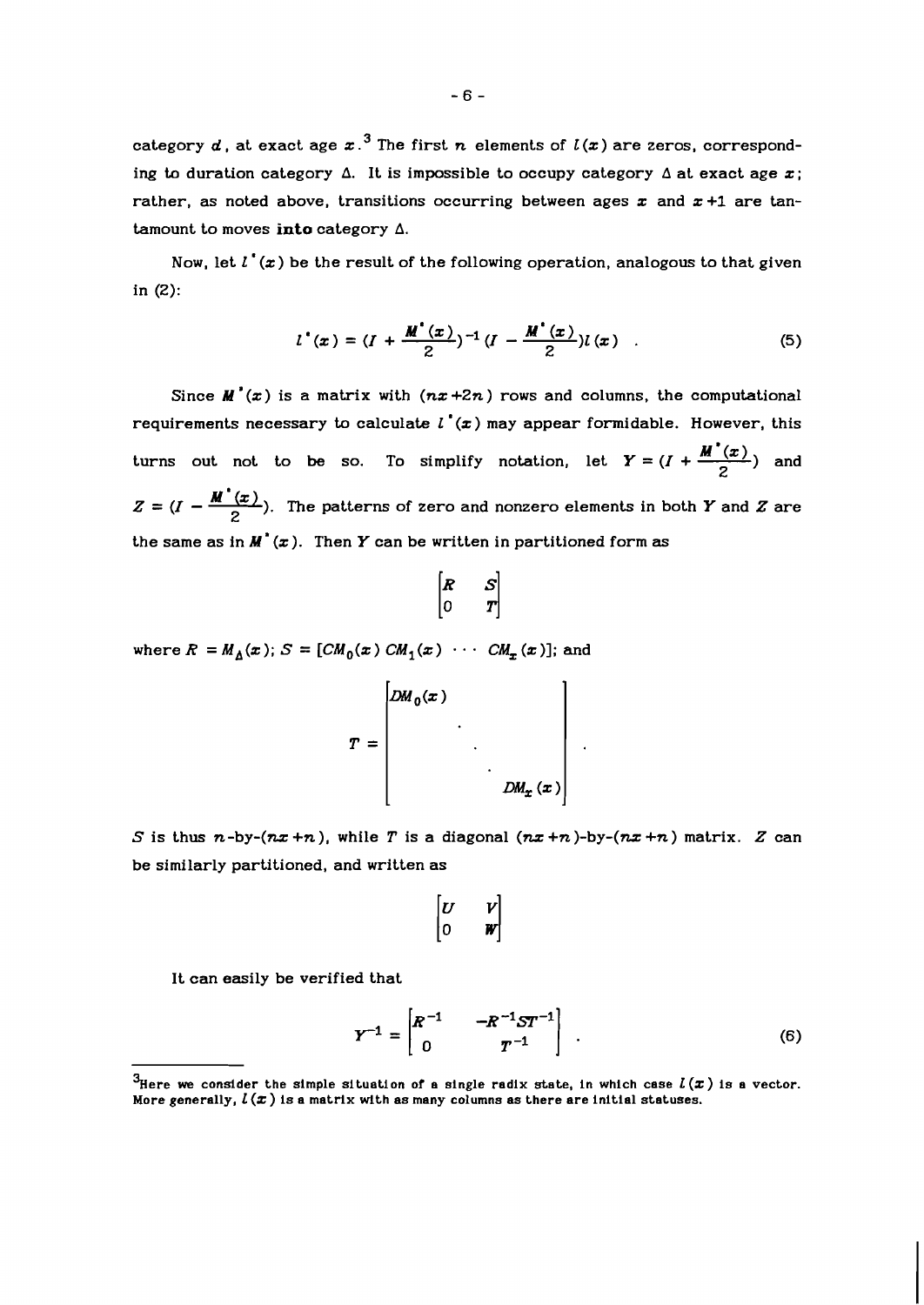Since T is diagonal, its inverse is trivially easy to calculate. Thus, only for R, an  $n$ -by- $n$  matrix, is a matrix-inversion algorithm required. This matrix inversion problem is of the same computational order **as** in the MSLT with the same statespace, but without duration-dependence.

Using (6) we can rewrite (5) **as** 

$$
l^{*}(x) = Y^{-1}Z \; l(x) \tag{7}
$$

or

$$
l^{*}(x) = \begin{bmatrix} R^{-1}U & R^{-1}(V - ST^{-1}W) \\ 0 & T^{-1}W \end{bmatrix} l(x) . \tag{8}
$$

The data-storage requirements associated with (8) are admittedly much greater than in the usual MSLT case. However, since *T* and **W** are both diagonal, they can be stored as vectors [of length  $nx + n$ ]; the diagonal matrix product  $T^{-1}W$  can be obtained directly and similarly stored as a vector.

The vector  $l^*(x)$  contains, in its first n elements, the array of survivors to age  $x +1$  who made transitions between ages x and  $x +1$ . These individuals necessarily are in duration category 0 at age  $x + 1$ . The next n elements contain the array of survivorship to age  $x + 1$  of those in duration category 0 at age  $x$ ; these individuals have **not** made a transition between ages  $x$  and  $x + 1$ , and thus have advanced to duration category 1; and so on. Thus,  $l^*(x)$  is of the form

$$
[l_{10}(x+1) \cdots l_{n0}(x+1) | \cdots | l_{1.x+1}(x+1) \cdots l_{n.n+1}(x+1)]
$$

The vector  $l^*(x)$  must be manipulated into the form given by  $(4)$ , in order that the computation can proceed to the next age. In other words, the first  $n$  elements of  $L(x+1)$  must be zeros, the next n must denote survivor in duration-category zero, and so on. To do this, we merely augment  $l^*(x)$  above with  $n$  zeros, and relabel the augmented vector  $l(x+1)$ . The manipulation required can be expressed in matrix form **as** 

$$
l(x+1) = A_{-l}l^{*}(x) \quad , \tag{10}
$$

where A is an  $(nx+3n)$ -by- $(nx+2n)$  matrix of the form

$$
A_{x} = \begin{bmatrix} 0_{n,n} & 0_{n,n} & \cdots & 0_{n,n} \\ I_{n,n} & 0_{n,n} & \cdots & 0_{n,n} \\ 0_{n,n} & I_{n,n} & \cdots & 0_{n,n} \\ \vdots & \vdots & \ddots & \vdots \\ 0_{n,n} & 0_{n,n} & 0_{n,n} & I_{n,n} \end{bmatrix}
$$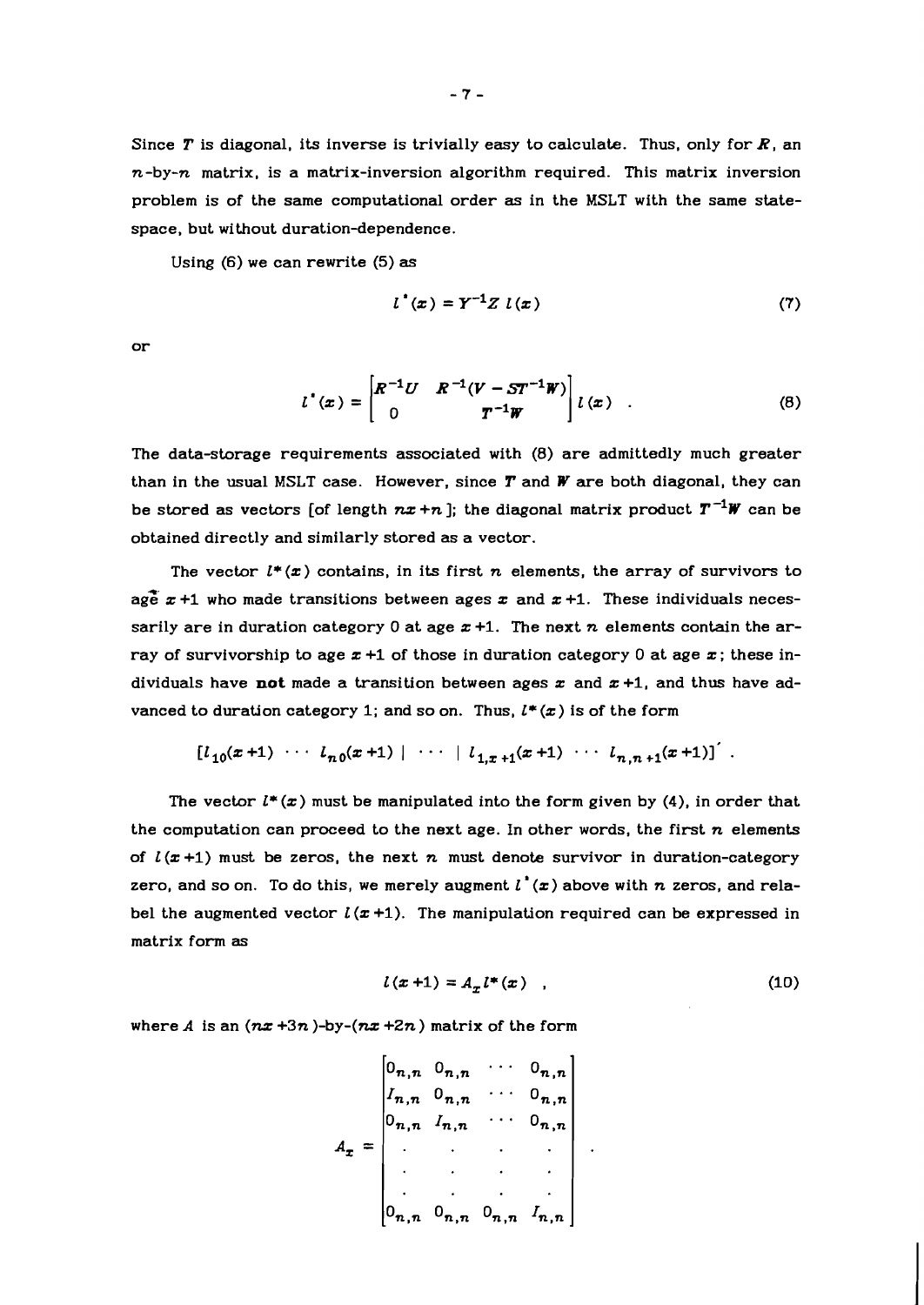Combining (5) and (10), we can represent the basic DDMSLT calculation as

$$
l(x+1) = A_x (I + \frac{M^*(x)}{2})^{-1} (I - \frac{M^*(x)}{2}) l(x) .
$$
 (11)

IncLuding states whose rates are not duration-dependent. The previous section presented the essential mathematics of the DDMSLT, but only for the case in which all transition rates are duration-dependent. However, such a simple case is often inappropriate in practice. For example, in a marital status life table there can be no independent age and duration-dependence in rates of entry into first union; similarly with first employment in a working-life table. In both examples, the analyst would typically study a synthetic cohort whose life begins in a purely age-dependent state (e.g. "never married" or "never worked").

In contrast, if the states are geographic regions, and the transitions of interest are migration patterns, it is possible to be born into a duration-dependent state. Here, though, another special point must be recognized. If it is possible to be born into a duration-dependent state, then at exact age  $x$  one should expect to see individuals in duration category  $0,1,...,x$ . Those in category  $d$  entered their current status between their  $x - d$  -1th and  $x - d$  th birthdays. In general we anticipate that the exact durations of those in duration category  $d$  are distributed (approximately evenly) on the interval  $[d, d+1)$ . Yet those in duration category  $x$ have in fact never moved, and their exact duration in status is also  $x$ , the same as their exact age. This distinction must be born in mind, especially when preparing the input data for a DDMSLT model.

Only a slight modification of the apparatus described above is necessary, if some states are not duration-dependent. Suppose that  $n_1$  states are not durationdependent, while  $n_2$  are duration-dependent. We simply arrange the  $l(x)$  arrays, and the  $M'(\bm{x})$  matrices, such that the non-duration-dependent states appear first. Now, the  $M_\Delta(x)$  submatrix has the structure

$$
\begin{bmatrix} M_{\Delta}^{\{11\}}(x) & M_{\Delta}^{\{12\}}(x) \\ M_{\Delta}^{\{21\}}(x) & M_{\Delta}^{\{22\}}(x) \end{bmatrix}
$$

where  $M_{\lambda}^{(11)}(x)$ --which is  $n_1$ -by- $n_1$ -represents flows within the set of nonduration-dependent states,  $M_{\lambda}^{(12)}(x)$ -which is  $n_1$ -by- $n_1$ -represents flows from duration-dependent to non-duration-dependent states, and so on. However, since the first  $n_1$  states do not depend on duration, there are no corresponding submatrices  $M_0^{(11)}(x)$ , ...,  $M_x^{(11)}(x)$  or  $M_0^{(21)}(x)$ , ...,  $M_x^{(21)}(x)$ . Thus,  $M'(x)$ , the full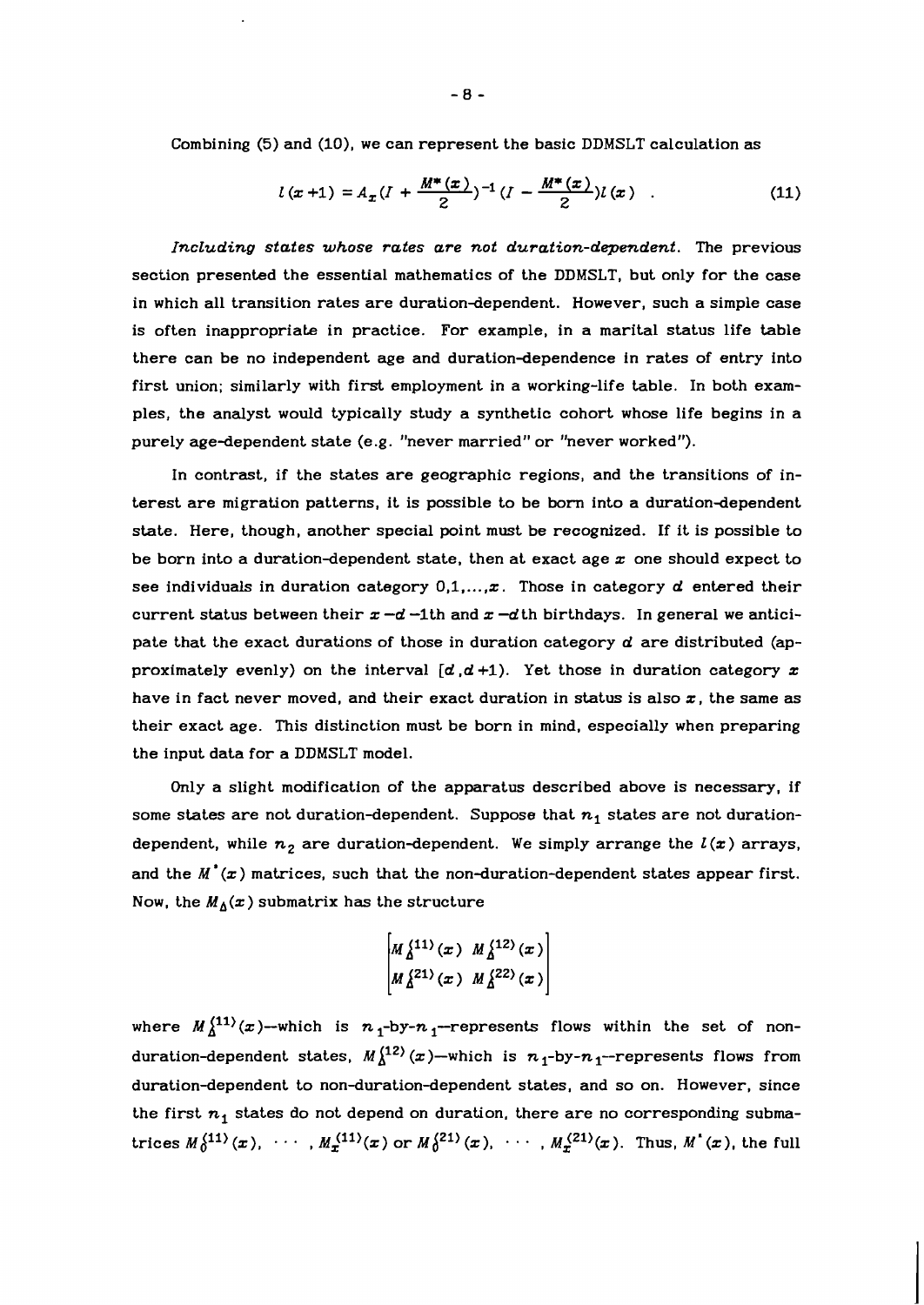matrix of rates used in the DDMSLT, changes to accommodate the set of nonduration-dependent rates in only the following ways: across the top, we find the sequence  $M_\Delta^{(11)}(x)$ ,  $M_\Delta^{(12)}(x)$ ,  $M_0^{(12)}(x)$ ,  $\cdots$ ,  $M_x^{(12)}(x)$ ; down the left side, we find (again)  $M^{(11)}_{\Lambda}(x)$ , then  $M^{(21)}_{\Lambda}(x)$ , and then zeros. With the rates arranged this way, the computational approach described above still applies.

Open-ended duration categories. In some applications duration of exposure to risk will be categorized in the restricted set  $0,1,...,u$ , where u is an openended uppermost category. It may be, for example, that theory suggests that the heterogeneity within a cohort sorts itself out in the first few years, after which susceptibility to risk is constant. It may also be the case that available data are insufficient to reveal statistically significant differences in rates of movement by duration for large values of duration.

The effect of using an open-ended upper duration category is that those who are in state i, duration category  $u$ , at age  $x$ , and who do not exit to some other state between ages x and  $x + 1$ , remain in duration category u at age  $x + 1$ ; there are no further "promotions". This modification obviously matters only at ages  $x > u$ . For ages  $x > u$ , the dimensions of  $l(x+1)$  and  $l(x)$  are the same, containing  $nu +n$  elements. In all other respects, the calculations described above are the same, except that the matrix  $A_x$  now is an  $(nu+n)$ -by- $(nu+n)$  matrix of the form

$$
A_x = \begin{bmatrix} 0_{n,n} & 0_{n,n} & \cdots & 0_{n,n} & 0_{n,n} \\ I_{n,n} & 0_{n,n} & \cdots & 0_{n,n} & 0_{n,n} \\ 0_{n,n} & I_{n,n} & \cdots & 0_{n,n} & 0_{n,n} \\ \vdots & \vdots & \ddots & \vdots & \vdots \\ 0_{n,n} & 0_{n,n} & \cdots & I_{n,n} & I_{n,n} \end{bmatrix}
$$

for  $x > u$ . In this form,  $A_x$  causes those newly promoted into duration category  $u$ to be added to those already in category  $u$ .

Transitions which preserve duration. As a final variant form of the model, we consider the existence of moves between states which do not set the duration clock back to zero; i.e. they do not change the status variable for which the duration clock is running. One example of such a situation is a combined marital status and fertility model, in which marital status transitions depend upon marital status duration (as well **as** age), while parity transitions either depend upon marital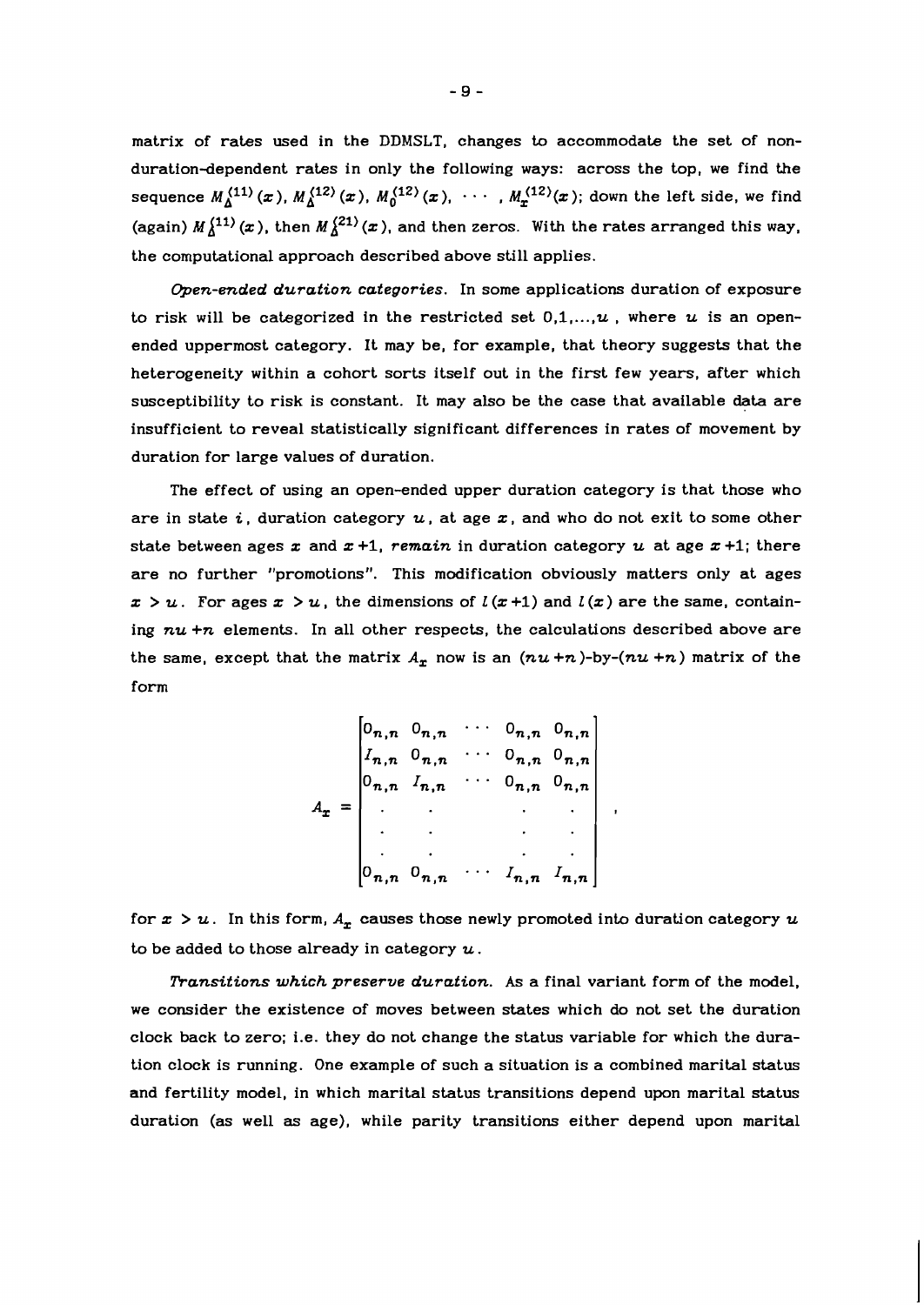status duration (and age) or on age only. In such a model a birth, unaccompanied by a marital status change, leaves marital duration unchanged. As another (and formally equivalent) example, a table of working life might distinguish the employment statuses "never worked", "employed", "unemployed", and "withdrawn from the labor force", with rates of movement between employment and unemployment duration-dependent, while simultaneously keeping track of the number of job changes experienced; here, increments to the count of job shifts function exactly as parity in the marital status/fertility example given above. Still a third example can be constructed using the same four-state employment model, but distinguishing those with a single concurrent employer from those holding a secondary job. Here, transitions between the states "single concurrent employer" and "multiple jobholder" can take place without setting the duration-of-employment clock back to zero. In each of these examples, the state space is in some sense twodimensional (marital status plus parity; employment status plus cumulative number of employers, and so on).

Examples such as these can be fit into the basic framework described above, and complicate the mathematics only slightly. In particular, the matrix  $M'(\mathbf{x})$  is now block-diagonal instead of diagonal, the size of each block depending on the number of "duration-preserving" states that are included in the model. Otherwise, the matrix [and the computational approach embodied in equation **(8)]** is essentially the same. A concrete illustration is provided in the appendix.

## **Sammary Indicators Based on the Model**

The sequence  $L(0)$ ,  $L(1)$ ,..., $L(\mathbf{z})$ ,... obtained as described above can serve as the basis for calculating an extensive set of related quantities, including generalizations of the person-years lived and expectancy calculations associated with the usual MSLT.

The array of survivorship figures at each age produced by equation (10) is grouped by duration rather than by state occupied, and hence is somewhat awkward for purposes of displaying and interpreting the results. A more convenient arrangement is one in which survivorship at each age is grouped by current state, and by duration within state, yielding the following matrix  $\tilde{l}$ :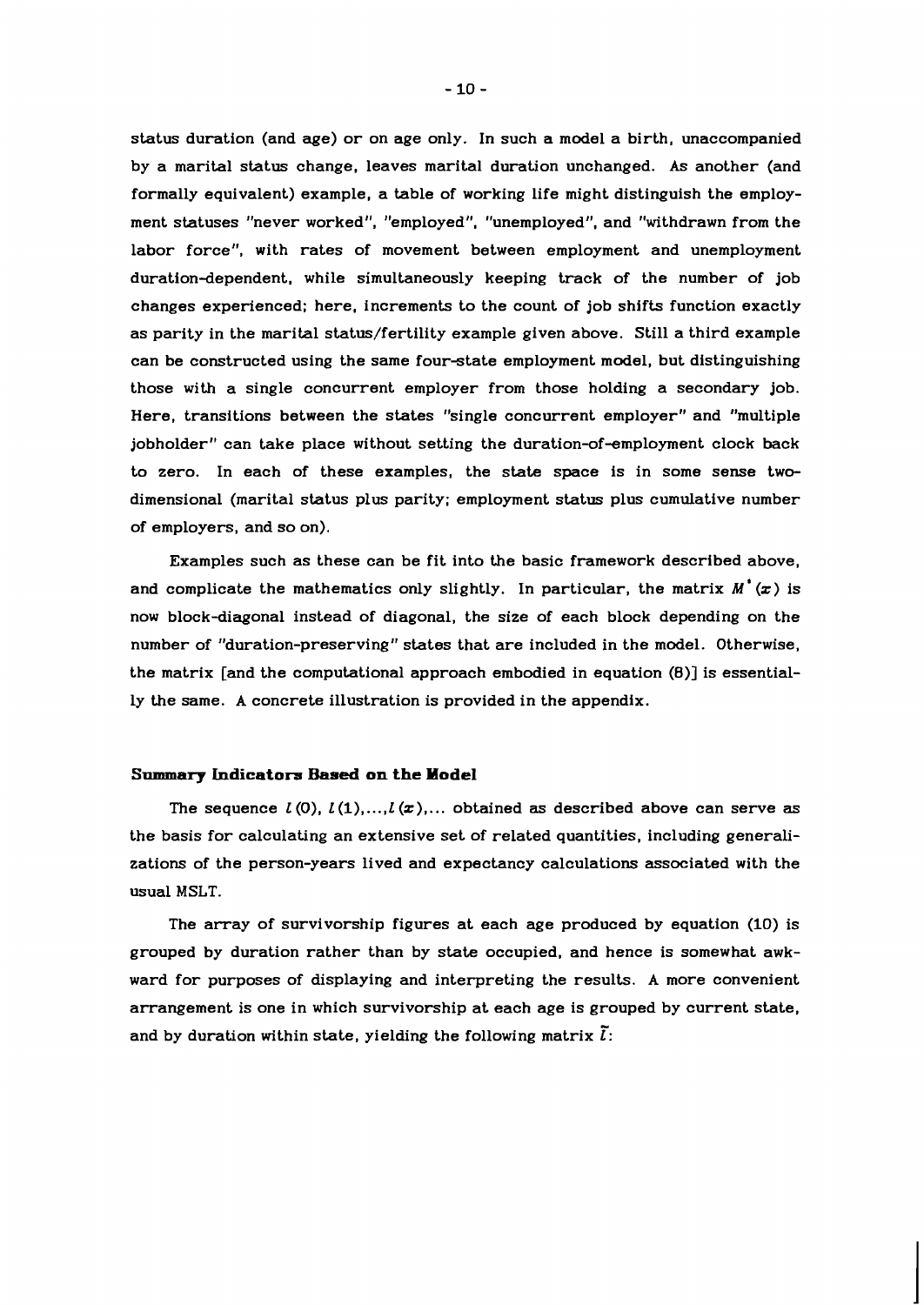$$
\tilde{l} = \begin{bmatrix}\n l_{1\Delta}(0) & l_{1\Delta}(1) & \dots & l_{1\Delta}(w) \\
 0 & l_{10}(1) & \dots & l_{10}(w) \\
 & & & & \\
0 & 0 & \dots & l_{1w}(w) \\
 l_{2\Delta}(0) & l_{2\Delta}(1) & \dots & l_{2\Delta}(w) \\
 0 & l_{\frac{1}{2}}(1) & \dots & l_{\frac{1}{2}}(w) \\
 & & & & \\
 l_{1d}(0) & l_{1d}(1) & \dots & l_{1d}(w) \\
 & & & & \\
0 & 0 & \dots & l_{nw}(w)\n\end{bmatrix}
$$
\n(12)

The  $l_{i\Delta}(x)$  entries, which are always zero and therefore convey no real information, are nonetheless included in (12) because they facilitate the later calculations.

In (12), age runs from left to right rather than from top to bottom in the usual case. Within each column of  $\tilde{l}$  survivorship is shown by duration within states. More generally, there would be such an  $\tilde{l}$  matrix for each radix considered.

Calculation of  $L(x)$  and related quantities. In the usual MSLT the  $L(x)$  array provides the person-years lived between ages  $x$  and  $x+1$  in each state. In the DDMSLT, this information is disaggregated by duration category, for durationdependent states. For simplicity consider a single column  $\widetilde{l}(\bm{x})$  selected from  $\widetilde{l}$ . We also make use of the corresponding column  $\tilde{l}(\boldsymbol{x})$ , consisting of the end-of-year (prior to relabelling) survivorship figures produced by equation **(5),** but rearranged as in (12). That is, the first row of  $\tilde{l}$  contains  $l_{1\Delta}^*(0),...,l_{1\Delta}^*(x),...$  --or, equivalently,  $L_{10}(1)$ ,..., $L_{10}(x + 1)$ ,... --the array of survivors to age  $x + 1$  who are, at age  $x +1$ , in status 1 and duration category zero. Employing the usual linear survivorship assumption we can calculate  $L^*(x) = \frac{1}{2} [\tilde{l}(x) + \tilde{l}^*(x)]$ . Here, the asterix indicates that  $L^*(x)$  is a provisional quantity. Now, the d<sup>th</sup> entry in  $L^*(x)$  gives the number of person-years lived between ages  $x$  and  $x + 1$ , by someone in status 1, duration category  $d$ , at exact age  $x$ . The  $n + d$ th entry gives the corresponding figure for someone in status 2, duration category  $d$ ; and so on.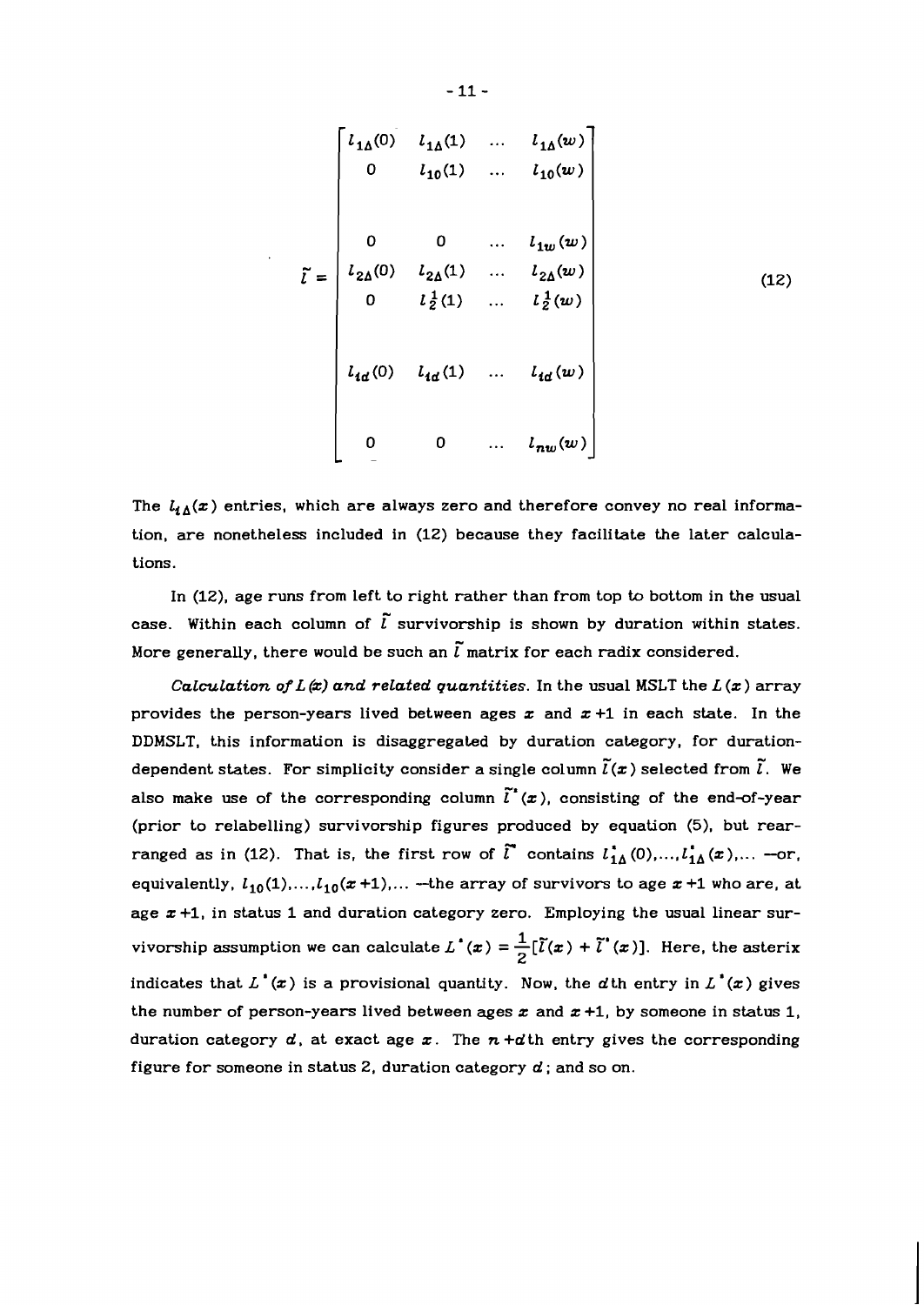If someone is in state **i,** duration category d, at age z, and survives to age z +I and remains in state **i** then part of that person-year of experience must be allocated to category  $d$ , and part to category  $d+1$ . In keeping with the linear survivorship assumption, we allocate one-half a person-year's experience to each category. However, rows 1,  $n+1$ ,  $2n+1$ ,..., of  $L^*(x)$ -which equal, respectively,  $\frac{1}{2}[l_{1\Delta}(x) + l_{10}(x+1)], \frac{1}{2}[l_{2\Delta}(x) + l_{20}(x+1)],...$  --consist of experience lived exclusively in duration category zero. Recall that  $l_{\mathbf{A}}(\mathbf{x}) \equiv 0$  --one cannot occupy duration category  $\Delta$  on one's birthday-while  $l_{10}(x+1)$  contains the new arrivals in status *i* as of the  $x$  +1st birthday. Thus, these rows of  $L^*(x)$  must be allocated exclusively to duration category zero.

Let  $L(x)$  be the column vector  $[L_{10}(x),L_{11}(x),...,L_{ld}(x),...,L_{nx}(x)]'$ , where  $L_{id}$  (x) represents the number of person-years lived in state *i*, duration category  $d$ , between ages  $x$  and  $x + 1$ . The reasoning of the preceding paragraphs suggests that we obtain  $L(x)$  as follows:

$$
L_{10}(x) = \frac{1}{2} [l_{10}(x) + l_{10}(x+1)] + \frac{1}{2} \left\{ \frac{1}{2} [l_{10}(x) + l_{11}(x+1)] \right\}
$$

and

$$
L_{td}(x) = \frac{1}{2} \left\{ \frac{1}{2} [l_{i,d-1}(x) + l_{id}(x+1)] \right\} + \left\{ \frac{1}{2} \left\{ \frac{1}{2} [l_{id}(x) + l_{i,d+1}(x+1)] \right\} \right\} \tag{13}
$$

for  $d > 0$ . A compact matrix expression for (13) is

$$
L(x) = B[\tilde{l}(x) + \tilde{l}^*(x)]
$$

where *B* is a vertical concatenation of *n* repetitions of the  $w$ -by- $w$  matrix

$$
\begin{bmatrix}\n\frac{1}{2} & \frac{1}{4} & & & & \\
\frac{1}{4} & \frac{1}{4} & & & & \\
& & \frac{1}{4} & \frac{1}{4} & & \\
& & & \ddots & & \\
& & & & \frac{1}{4} & \frac{1}{4} \\
& & & & & \frac{1}{4} & \\
& & & & & & \frac{1}{4}\n\end{bmatrix}
$$

A matrix L containing, in succession, the column vectors  $L(0), L(1), \ldots, L(w-1)$ would display the distribution of the life table population's experience by state and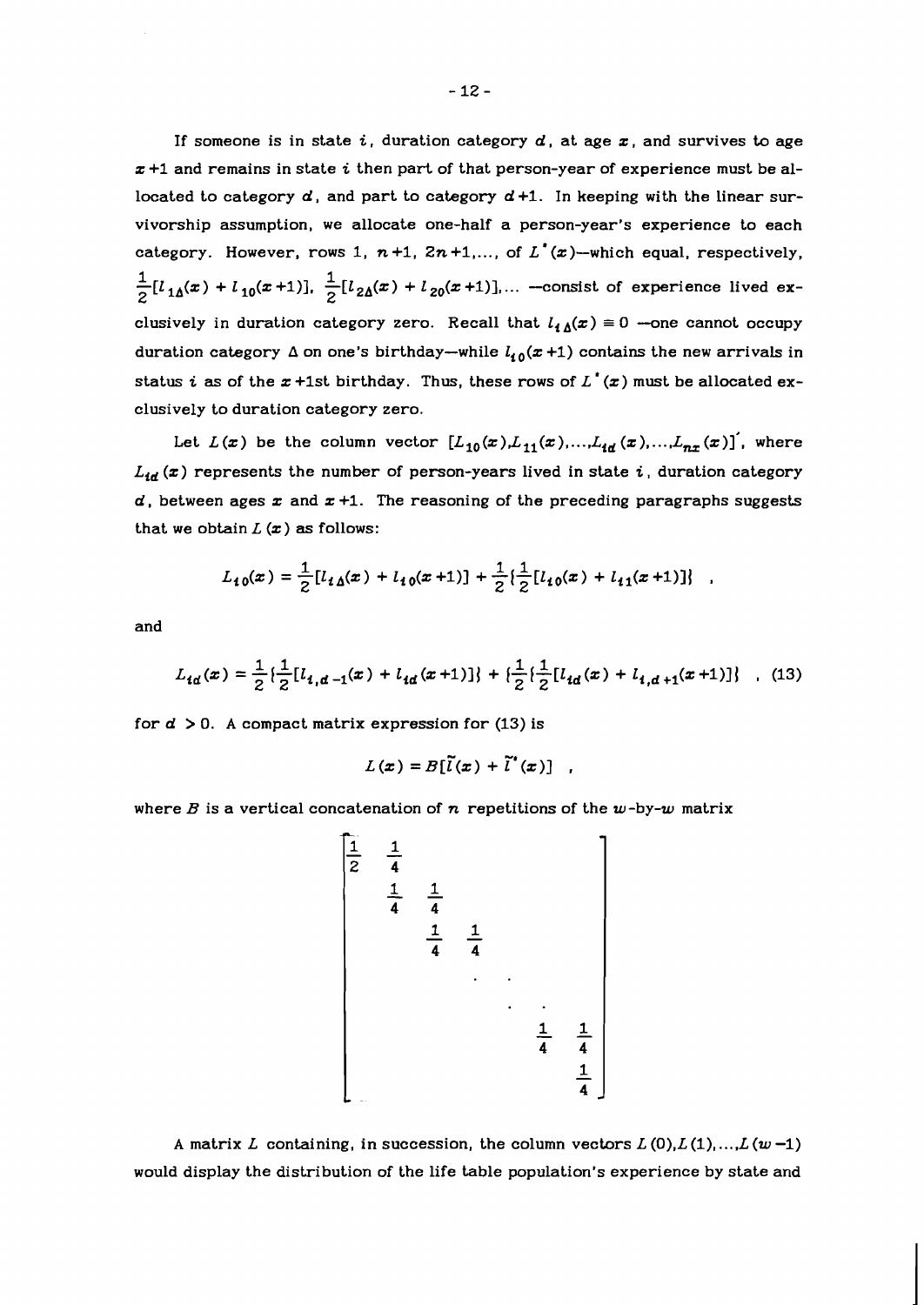duration category, year by year from birth to the terminal age considered, from the perspective of a specified initial status. As in the MSLT, we can go on to calculate  $T_{\nu}(x)$ , the total number of person years lived in each status/duration category from exact ages  $y$  to  $x$ , using

$$
T_y(x) = \sum_{\alpha=y}^{x-1} L(\alpha)
$$

Of particular interest is  $T_0(w)$ , the total lifetime person-years of experience, or the expectation of life at birth, also denoted  $E_0$ . Again, all those quantities implicitly condition on a single specified initial status.

The lifetime experience of the population in state **i** is given by

$$
E_{0i} = \sum_{x} \sum_{d} L_{id}(x)
$$

while the proportion of this experience that is lived in between the  $d$ th and  $d + 1$ th anniversary is

$$
\pi_{0d}(i) = \frac{\sum_{i} L_{id}(x)}{E_{0i}} \qquad (14)
$$

If **i** is a state which can be reentered, and from which exit occurs fairly rapidly, then a substantial proportion of the total expectation of time spent in  $i$  may precede the first anniversary of entry into  $i$ . Using  $(14)$ , it is possible to trace out a frequency distribution, by duration category, of the life-table population's lifetime experience in a given status.

Additional summary indicators. The information contained in the  $\tilde{l}$  survivorship matrix can be used to derive further summary indicators, unique to the DDMSLT. First, we can approximate the average duration of current time-in-status (or, in renewal-theoretic language, backwards recurrence times) at each age. At age z, those in status **i,** duration category d, have on average been in state i for approximately  $\boldsymbol{d} + \frac{1}{2}$  years. Using this assumption, we can compute average backwards recurrence times for status i **as** 

$$
\bar{d}_i(x) = \frac{1}{2} l_{i0}(x) + \frac{3}{2} l_{i1}(x) + \cdots + \frac{2x-1}{2} l_{i,x-1}(x) + x l_{ix}(x)
$$

the last term reflecting the fact that those in duration category  $x$  at age  $x$  must have been in status **i** continuously since birth.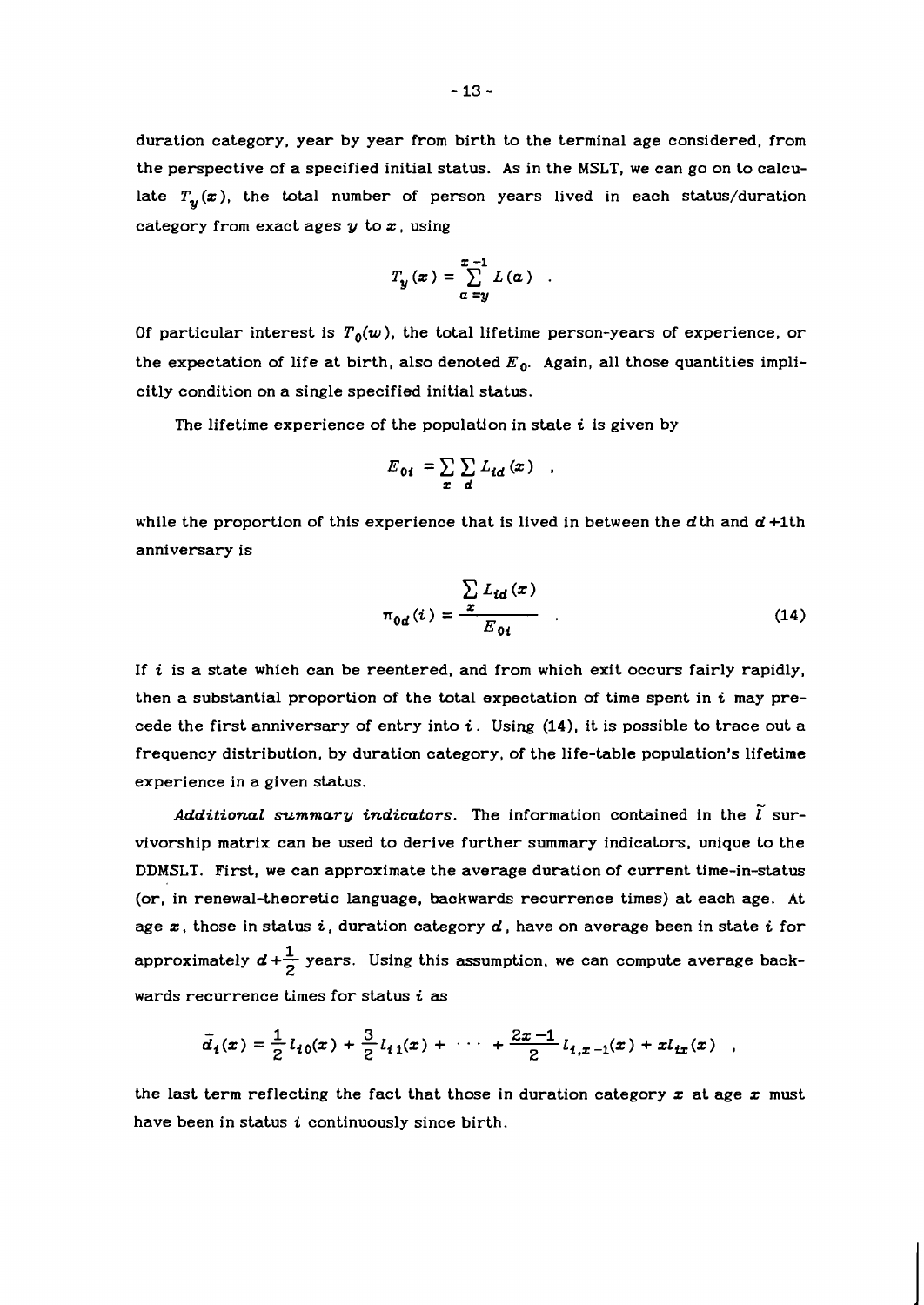It is also possible to compare the survivorship of successive age cohorts of entrants into a given status, for example those entering status *i* at ages  $a_1$  and  $a_2$ , by simply reading along the appropriate diagonals of  $\tilde{l}$ . In the first instance, the survivorship is given by the sequence  $l_{10}(\alpha_1)$ ,  $l_{11}(\alpha_1 + 1)$ ,  $l_{12}(\alpha_1 + 2)$ ,  $\cdots$ ; in the second instance, it is the sequence  $l_{10}(\alpha_2)$ ,  $l_{11}(\alpha_2+1)$ ,  $l_{12}(\alpha_2+2)$ ,...; and so on. Finally, the median time to exit (by any reason) can be approximated, simply by finding  $d'$  such that  $l_{id}$   $\cdot$   $(x+d') \approx \frac{1}{2} l_{i0}(x)$ .

#### **Data Bequirements**

The input data required for a DDMSLT might be provided by several potential sources. Retrospective event-history data, collected in surveys with adequate sample sizes, can often be used to estimate the necessary rates directly. A migration survey might, for instance, collect the dates, origins, and destinations of all moves made during the previous 12 months. In combination with date-of-birth data, age- and duration-category-specific rates, as defined previously, can be tabulated. Information on second (and higher-order) moves within the period can also provide direct estimates of the  $M_{\Delta}(x)$  rates.

A second potential source of the necessary data is a population registration system, such as that found in some European and Scandinavian countries. In such a system the population can be classified according to year of birth (yob) and year of last event (yoe) as of the beginning of a calendar year, and events experienced during the year by each yob-yoe combination can be counted. From these counts, in combination with a suitable assumption about exposure (i.e. the distribution of the midyear population) the necessary rates can be computed directly. Data of this sort, from Finland, has in fact been used to construct a marital status/parity DDMSLT, some results from which are reported in Lutz and Wolf (1987). Similar data are also described and utilized by Keilman and Gill (1986), who also provide a more elegant approach to calculating the rates.

A third potential source of data is a vital-event registration system such as that found in the United States. For example, the Standard Certificate of Divorce, Dissolution of Marriage or Annulment used in the U.S. Divorce Registration Area provides for the registration of divorces according to each former spouse's year of birth, and the year of marriage (although the published divorce data are not tabulated according to both time concepts simultaneously).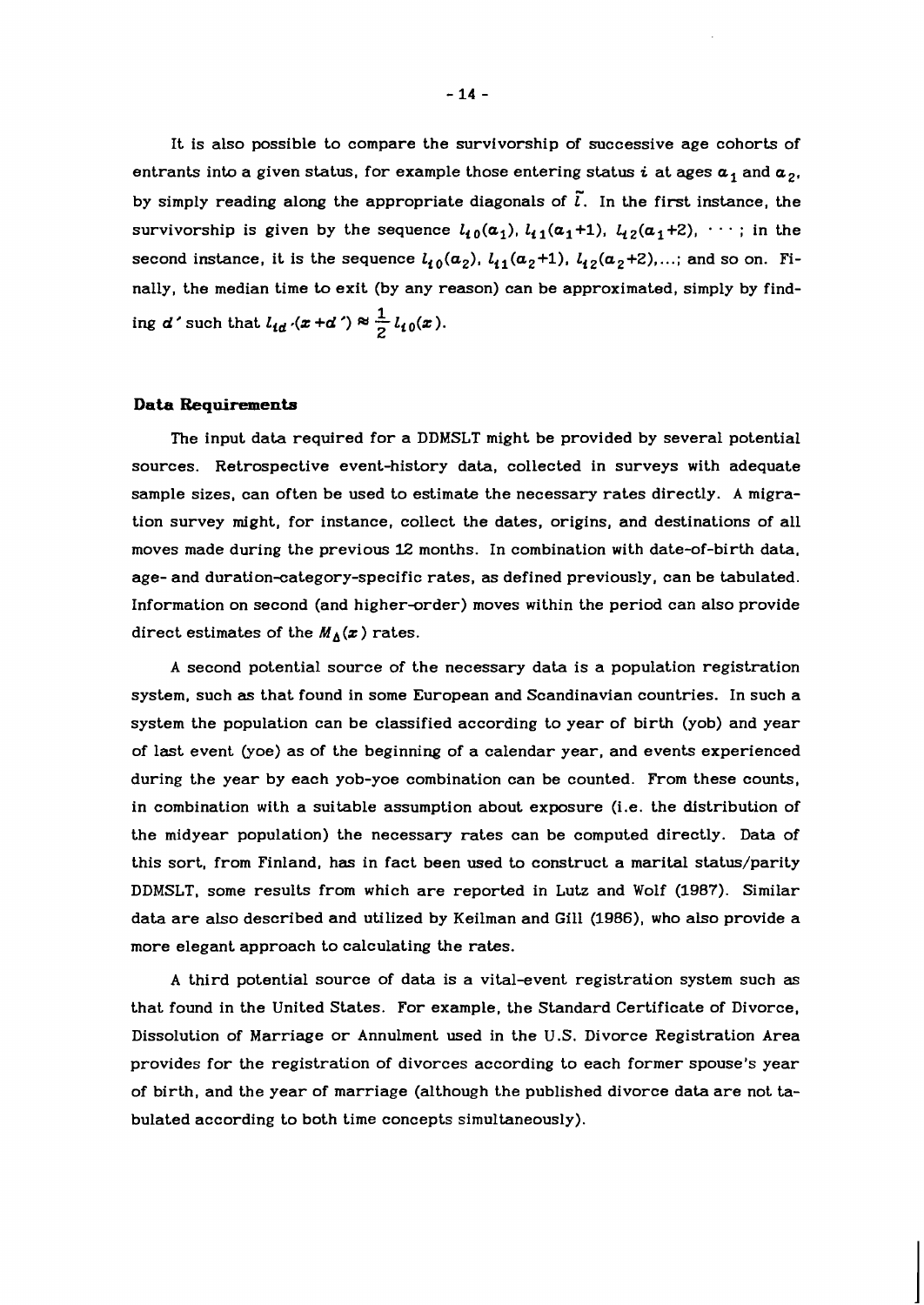Although Vital-Event records might serve as a source of occurrence data for rates in the form required by the DDMSLT, the analyst would still face the problem of assembling the requisite exposure data. This is complicated by the presence of a second time dimension--duration, in addition to age-to be allocated to the appropriate units. If, for instance, a midyear survey were taken in which age and duration-category of current status were ascertained, it would be necessary to allocate the population in a given age/duration-category combination to four different yob/yoe combinations. Conversely, it can easily be shown that a given yob/yoe "cohort" passes through four different age (at last birthday)/duration (at last anniversary) combination during a calendar year.

The rates used in the DDMSLT can be viewed as a finite-valued approximation to intensities defined on a continuous set of ages and durations, and denoted as  $m_{ij}(a,d)$ . The approximation embodies a simplifying assumption, namely that the rates are constant over subregions of a-d space with unit area. The subregions happen to be parallelograms. A more natural simplifying assumption, perhaps, is that the rates are constant over unit subregions defined by age-at-last-birthday, duration-at-last-anniversary integers, that is unit squares. Let us denote rates of the latter form as  $m_{ijad}$ , the use of subscripts reflecting the integer nature of the age and duration arguments. Since in some applications rates defined on unit squares may be available, or more easily calculated, it is worth considering how to translate from them to the rates we have denoted  $m_{ijd}(a)$ -that is, rates in the form required for the DDMSLT.

The translation is rather straightforward. First, since someone who enters state  $i$  between ages  $a$  and  $a + 1$  necessarily has a (continuous) duration-in-status less than 1, the following equation holds:

$$
m_{ij\Delta}(\alpha) = m_{ij\alpha 0}
$$

Now, at exact age  $\alpha$ , people in duration category  $d$  (in the sense used in this paper) can be assumed to be distributed more or less uniformly on the  $[d, d+1)$  interval of continuous duration-in-status. In the coming year, about half their exposure will thus be lived beyond the  $d + 1$ th anniversary. Thus, for  $d > 0$ , we can write

$$
m_{ijd}(\alpha) = \frac{1}{2} m_{ijad} + \frac{1}{2} m_{ija,d+1} \quad . \tag{15}
$$

If an open-ended duration interval is used in the DDMSLT, (15) holds only for  $d > u$ ; for  $d \geq u$  the two alternative approximations are again equal.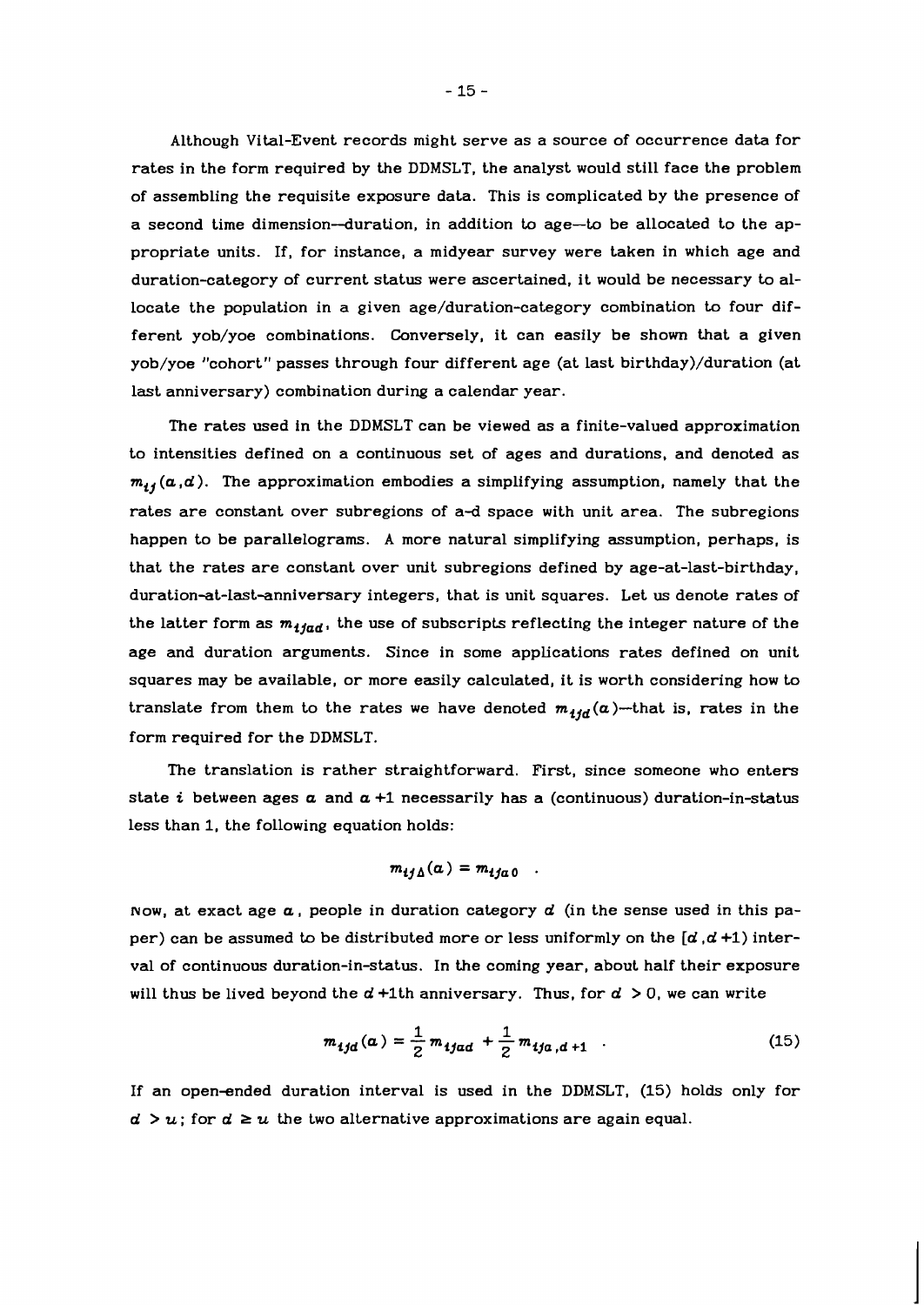#### **An Example**

Several of the features of the DDMSLT are illustrated here, using as an example an abbreviated and greatly simplified marital status model, employing data for U.S. females for the 1980-84 period. Only four statuses-single (S), first-married (M), divorced (D), and widowed (W)-are considered. Divorce and widowhood are treated as absorbing states. Of the three possible marital-status transitions, only that from married to divorced is treated as duration-dependent.. Only experiences from age 15 to 50 are treated.

For two of the transitions-single to married, and married to divorced-rates were calculated from responses given to the marriage and fertility history questionnaire appended to the June 1985 Current Population Survey (CPS). True occurrence-exposure rates were computed, with exposure, in integer-valued age and duration categories, measured in person-months. For combinations of age and duration intervals with few occurrences and/or little exposure, aggregation over age and duration was used to impose a modest amount of regularity on the data. The DDMSLT calculations were still performed for **single-year-of-age/single**duration-category combinations, but with rates treated as constant for some groups of age/duration categories; for example, a single rate was calculated for divorce rates among women aged 30-49, in years 0-4 of marriage (the most extreme case of grouping used). Finally, divorce rates at a given age were treated **as** constant at durations 15 years and over.

Selected duration-dependent divorce rates used in the example are plotted in Figure 1. The lines show the rates for duration categories 0, 5, and 15+. The three lines plotted make clear the substantial variability found in age-specific divorce rates, according to the duration of marriage. The grouping scheme described above is also reflected in Figure 1: the duration-zero rates, for example, behave as a step-function after age 22. It should be noted that our purpose here is not to interpret or explain such differences--as, for example, period effects, or age-of-marriage effects, or pure duration effects (for efforts in this direction see, for example, Thornton and Rodgers, 1987)-but merely to recognize and take account of the differences, whatever their origin.

For purposes of comparison, divorce rates depending on age only. calculated from the same CPS occurrence-counts and exposure data, are plotted in Figure 2. No grouping or smoothing was imposed on these data. The divorce rates (which pertain to first marriages only, for the period 1980-84) seems somewhat low compared to the U.S. Vital Statistics data for 1982 (which pertain to all marriages);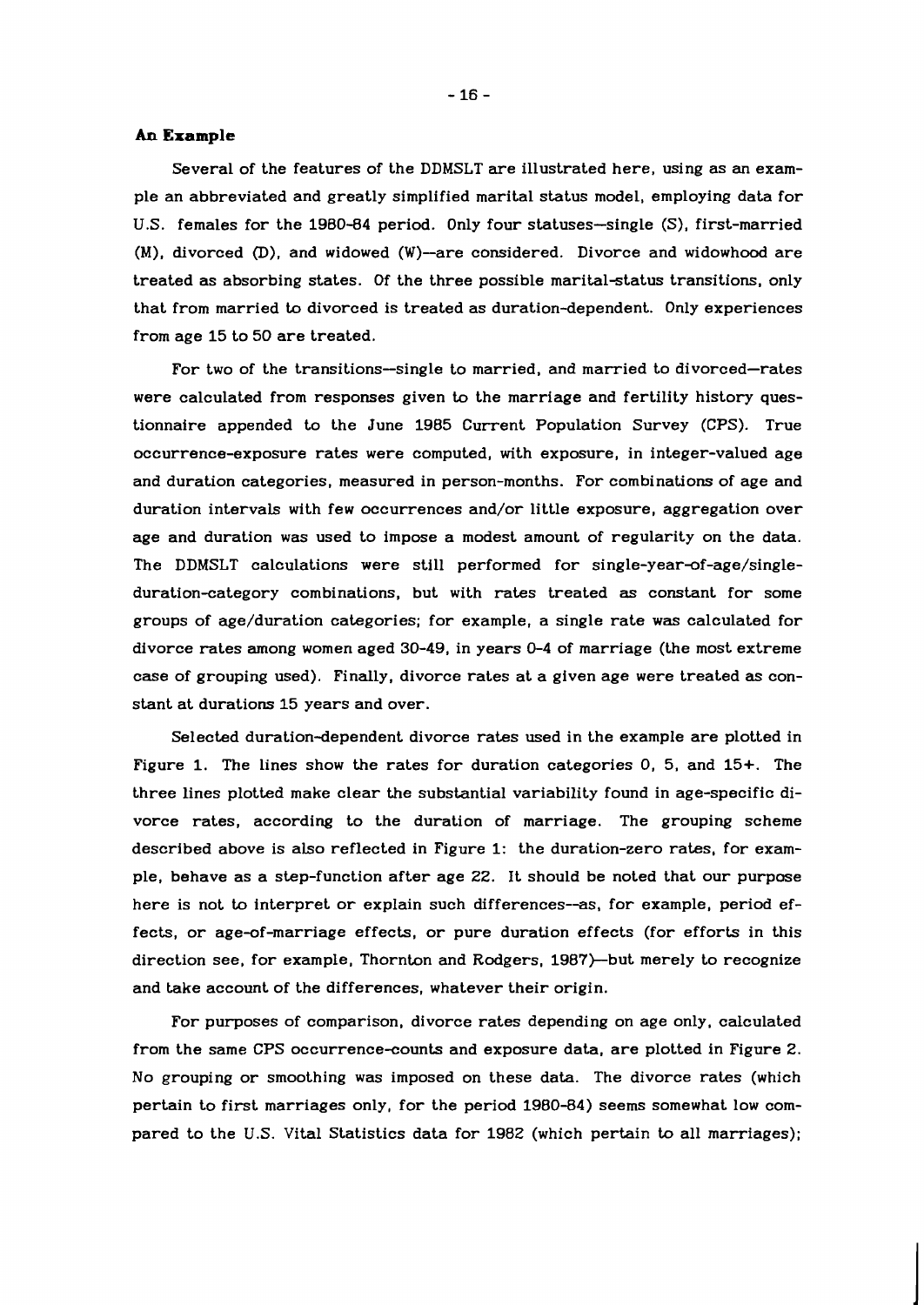

Figure 1. Selected duration-dependent divorce rates, by age: U.S. females, 1980-84.

underreporting of divorces has been noticed in previous administrations of the CPS Marital and Fertility History Supplement (see Espenshade and Wolf, 1985), and may be operating here as well.

The illustrative model is further specified by the use of 1982 death rates for all females (treated as constant over marital statuses and durations) and widowhood rates-using the 1982 death rate of men two years older than the married woman's current age-from U.S. Vital Statistics sources.

In Table 1 are shown the columns  $\tilde{l}(20)$ ,  $\tilde{l}(25)$ ,..., $\tilde{l}(50)$  produced by the input rates just described. The radix for this  $\tilde{l}$  matrix is 100000 single women aged exactly 15 years old. The status "married,d" means "married, in duration category d". At age 20, married women are found only in duration categories 0,...,4; at each successive 5-year observation period they are arranged over 5 additional duration categories. Irregularities in the duration distribution, at early durations, be-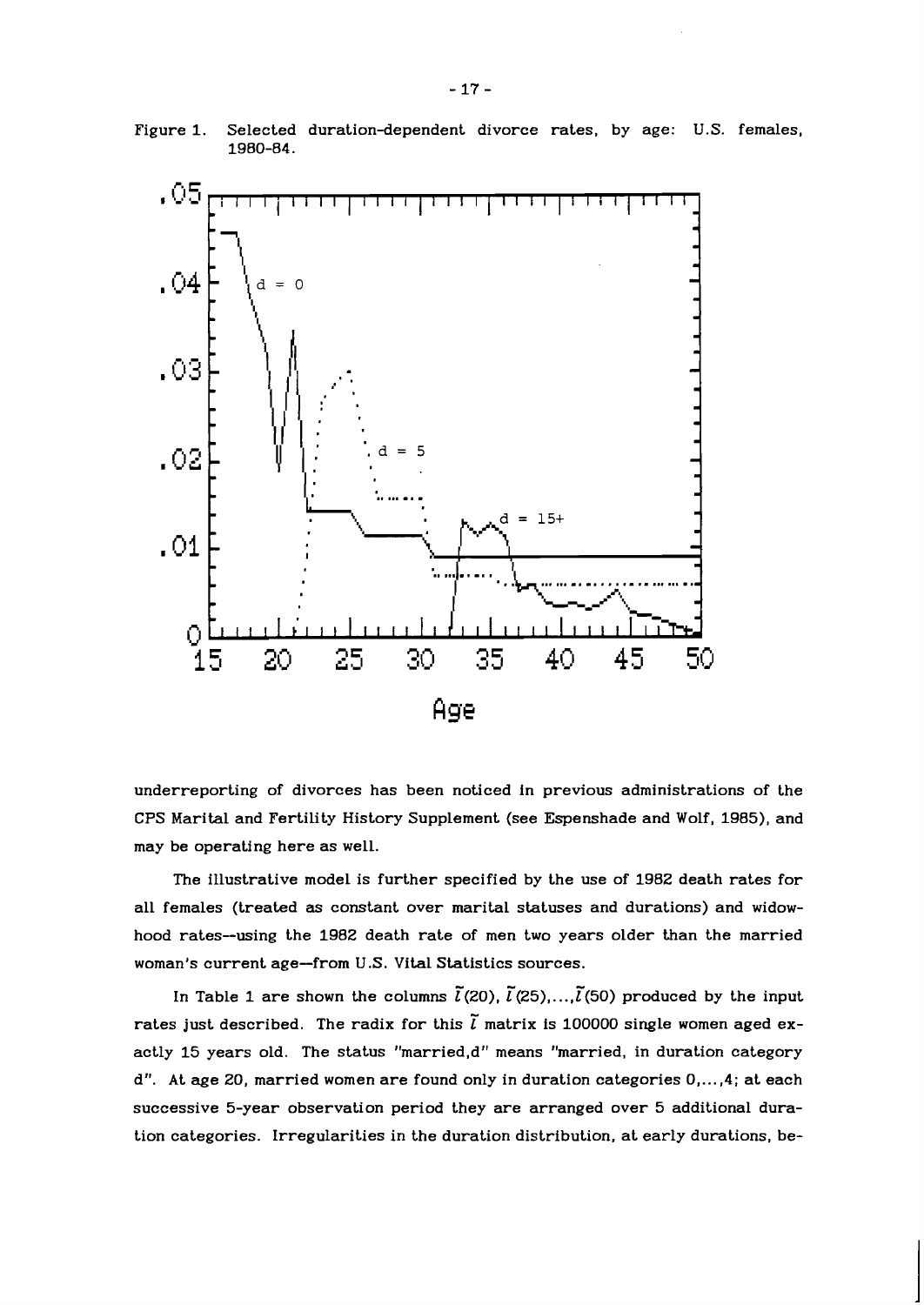



gin to appear in the  $\tilde{l}(40)$  column, a consequence of the unsmoothed age-atmarriage rates used in the calculation of the table.

The final column of Table 1 gives the status-specific expectation of life (times 100000) from age 15 to 50; thus 12.70 years (per woman) are expected to be lived in the status single, 0.59 years are expected to be lived in the status widowed, and 3.29 years are expected to be lived divorced (recall that widowhood and divorce are treated as absorbing states). **Of** the total expectation of life in the married state (17.96 years), 0.85 years-4.7 percent-is lived in duration category zero, 0.83 years-4.6 percent-is lived in duration category one, and **so** on, with a declining percentage lived in each successive duration category. This frequency pattern reflects the combined effects of the pattern of age at first marriage and the differential divorce risks by marital duration. In a true increment-decrement table, with re-entry into the married state a possibility, the frequency pattern of marital-duration experience would also reflect the age pattern of higher-order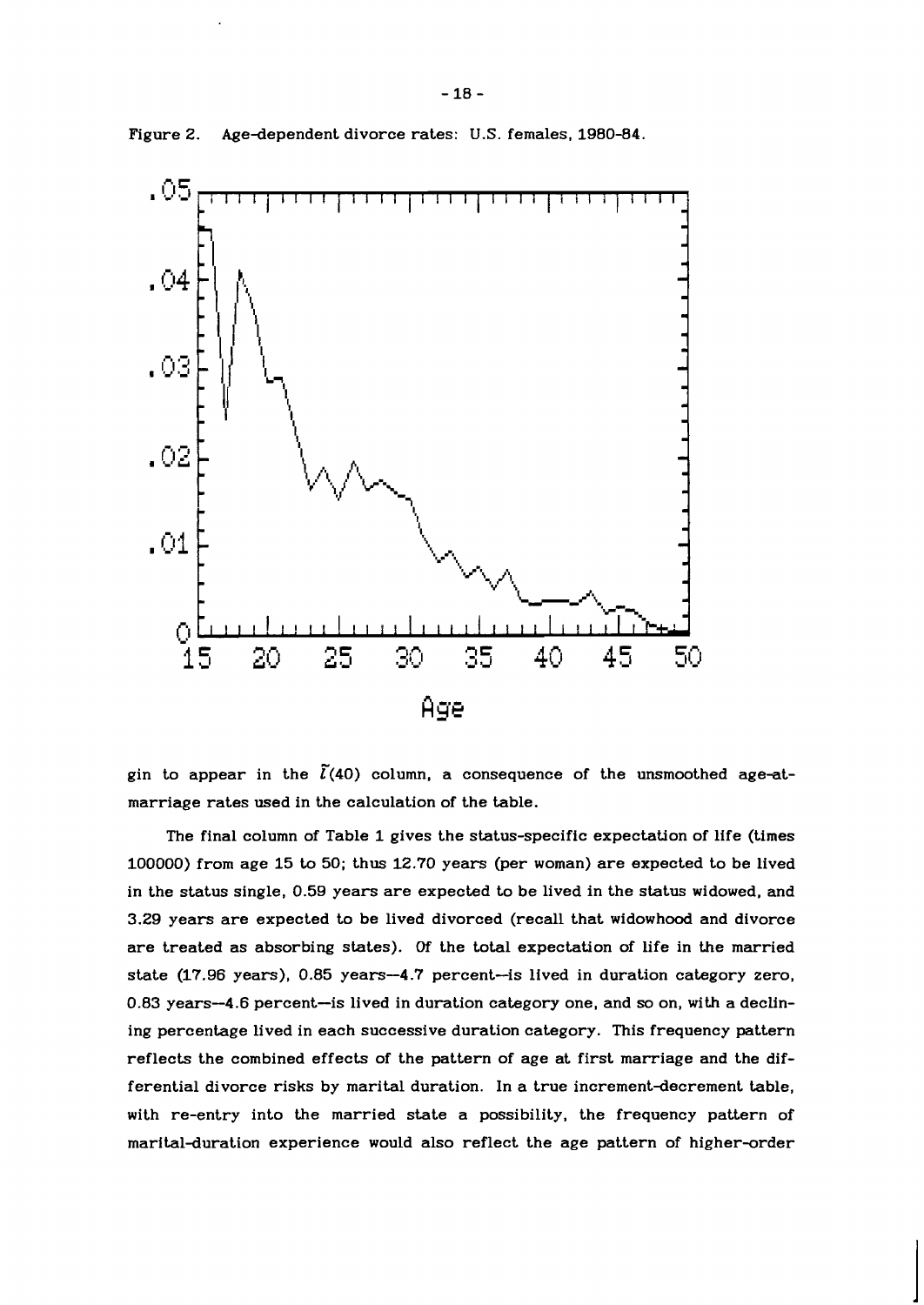| Status      | 1(20)    | 1(25)    | 1(30)    | 1(35)    | 1(40)    | 1(45)    | 1(50)    | Total<br>Person-years<br>Lived |
|-------------|----------|----------|----------|----------|----------|----------|----------|--------------------------------|
| Single      | 79286.59 | 43330.30 | 25256.08 | 18879.41 | 16003.92 | 14027.55 |          | 13362.24 1270257.39            |
| Widowed     | 51.10    | 349.05   | 864.99   | 1531.07  | 2443.98  | 3856.79  | 6053.25  | 59137.61                       |
| Divorced    | 1170.84  | 4992.17  | 9539.95  | 12533.12 | 14326.54 | 15500.61 | 15809.60 | 328732.92                      |
| Married, O  | 7113.67  | 5439.11  | 2175.42  | 678.52   | 250.10   | 275.69   | 83.71    | 84535.62                       |
| Married,1   | 6398.04  | 7339.88  | 2565.36  | 960.14   | 558.65   | 406.28   | 175.34   | 83156.65                       |
| Married, 2  | 3807.69  | 7401.68  | 4077.43  | 1258.60  | 576.24   | 255.10   | 54.88    | 81326.33                       |
| Married, 3  | 1435.98  | 7456.43  | 3993.70  | 1491.42  | 582.71   | 241.74   | 74.95    | 79641.77                       |
| Married,4   | 505.86   | 6653.47  | 4463.62  | 1690.11  | 709.88   | 588.04   | 55.06    | 78171.06                       |
| Married, 5  | 0.00     | 6210.51  | 5065.56  | 2052.27  | 636.99   | 232.11   | 250.77   | 76736.98                       |
| Married,6   | 0.00     | 5423.39  | 6805.43  | 2424.72  | 904.15   | 520.08   | 370.69   | 75158.45                       |
| Married,7   | 0.00     | 3191.27  | 6832.24  | 3861.20  | 1188.88  | 538.12   | 233.48   | 73628.40                       |
| Married,8   | 0.00     | 1230.02  | 6852.22  | 3789.07  | 1413.17  | 545.84   | 221.93   | 72263.56                       |
| Married, 9  | 0.00     | 479.01   | 6087.16  | 4242.94  | 1606.38  | 667.03   | 541.53   | 70837.70                       |
| Married, 10 | 0.00     | 0.00     | 5564.55  | 4814.46  | 1954.12  | 600.17   | 214.34   | 69508.62                       |
| Married, 11 | 0.00     | 0.00     | 4697.94  | 6454.07  | 2309.94  | 853.89   | 481.38   | 68282.00                       |
| Married, 12 | 0.00     | 0.00     | 2827.53  | 6465.46  | 3680.31  | 1125.42  | 499.24   | 66965.24                       |
| Married,13  | 0.00     | 0.00     | 1080.92  | 6470.31  | 3613.42  | 1340.88  | 507.60   | 65679.92                       |
| Married, 14 | 0.00     | 0.00     | 436.24   | 5735.44  | 4048.33  | 1527.80  | 621.75   | 64368.92                       |
| Married, 15 | 0.00     | 0.00     | 0.00     | 5168.18  | 4599.22  | 1861.55  | 561.01   | 63070.28                       |
| Married, 16 | 0.00     | 0.00     | 0.00     | 4327.49  | 6176.06  | 2199.85  | 800.68   | 61723.82                       |
| Married, 17 | 0.00     | 0.00     | 0.00     | 2592.88  | 6189.99  | 3501.64  | 1058.07  | 60166.53                       |
| Married, 18 | 0.00     | 0.00     | 0.00     | 983.42   | 6193.59  | 3438.14  | 1263.00  | 58411.03                       |
| Married, 19 | 0.00     | 0.00     | 0.00     | 405.82   | 5474.21  | 3852.41  | 1441.00  | 56486.87                       |
| Married, 20 | 0.00     | 0.00     | 0.00     | 0.00     | 4918.03  | 4376.24  | 1756.90  | 54330.62                       |
| Married, 21 | 0.00     | 0.00     | 0.00     | 0.00     | 4118.03  | 5876.63  | 2076.17  | 51870.40                       |
| Married, 22 | 0.00     | 0.00     | 0.00     | 0.00     | 2467.38  | 5889.89  | 3304.79  | 48654.17                       |
| Married, 23 | 0.00     | 0.00     | 0.00     | 0.00     | 935.82   | 5893.31  | 3244.85  | 44878.39                       |
| Married, 24 | 0.00     | 0.00     | 0.00     | 0.00     | 386.18   | 5208.81  | 3635.83  | 40966.53                       |
| Married, 25 | 0.00     | 0.00     | 0.00     | 0.00     | 0.00     | 4679.59  | 4130.22  | 36648.03                       |
| Married, 26 | 0.00     | 0.00     | 0.00     | 0.00     | 0.00     | 3918.38  | 5546.25  | 31422.49                       |
| Married, 27 | 0.00     | 0.00     | 0.00     | 0.00     | 0.00     | 2347.76  | 5558.77  | 25542.22                       |
| Married, 28 | 0.00     | 0.00     | 0.00     | 0.00     | 0.00     | 890.45   | 5562.00  | 19718.02                       |
| Married, 29 | 0.00     | 0.00     | 0.00     | 0.00     | 0.00     | 367.46   | 4915.98  | 14277.96                       |
| Married, 30 | 0.00     | 0.00     | 0.00     | 0.00     | 0.00     | 0.00     | 4416.51  | 9469.60                        |
| Married,31  | 0.00     | 0.00     | 0.00     | 0.00     | 0.00     | 0.00     | 3698.10  | 5323.31                        |
| Married, 32 | 0.00     | 0.00     | 0.00     | 0.00     | 0.00     | 0.00     | 2215.77  | 2320.37                        |
| Married, 33 | 0.00     | 0.00     | 0.00     | 0.00     | 0.00     | 0.00     | 840.39   | 773.69                         |

## Table 1. Selected life table functions, duration-dependent marital status life table for United States.

#### marriages.

For purposes of comparison, an ordinary MSLT for the same marital status model, differing only in the use of purely age-dependent divorce rates (illustrated in Figure 2). At each age, the two tables are identical with respect to the status never-married. And, for the first several ages, the two tables are identical, or nearly so, in all other respects **as** well. Thereafter, the proportions married and divorced differ, as a consequence of controlling for duration of marriage. The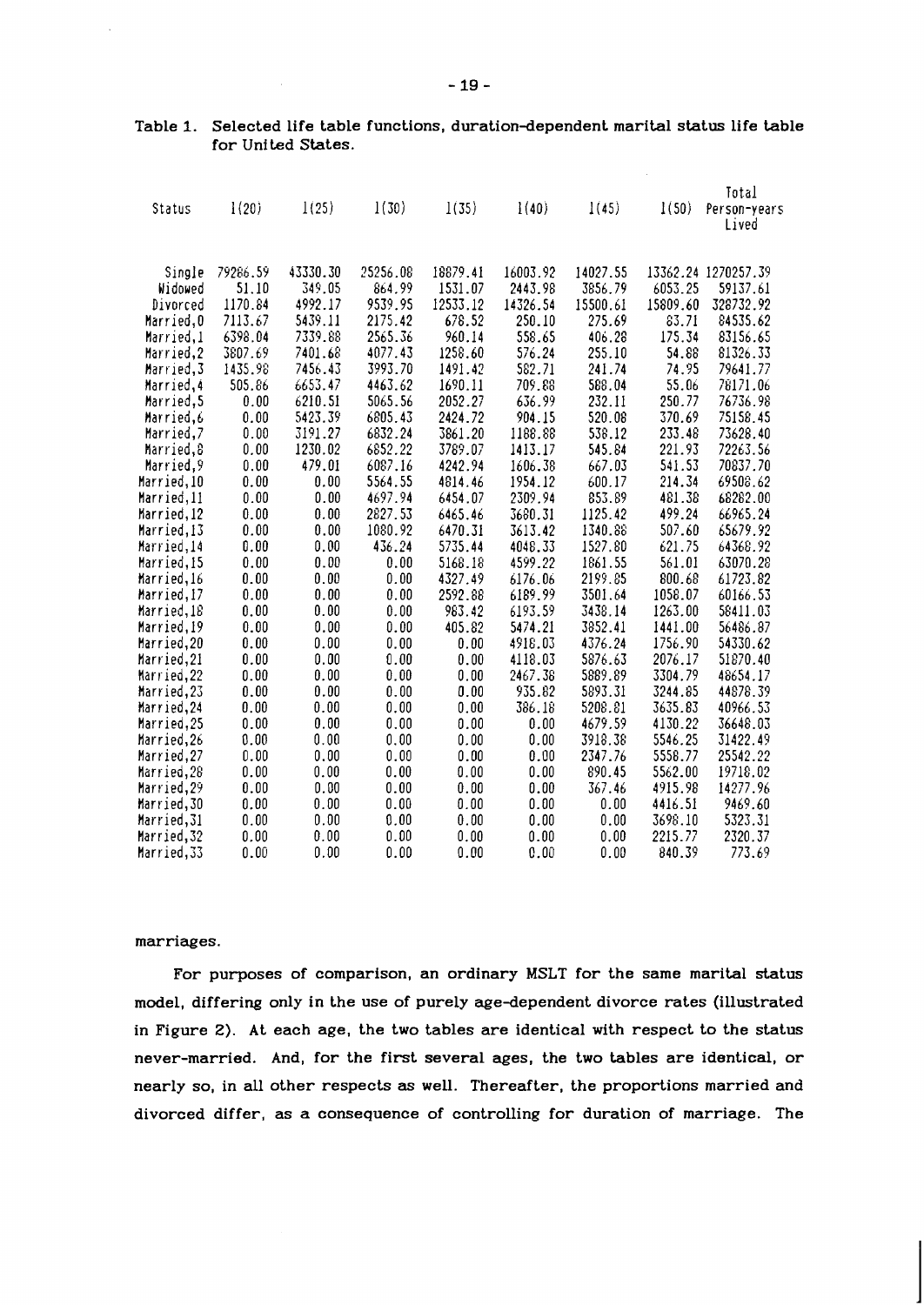proportion married is higher at all ages in the DDMSLT than in the MSLT (with the exceptions of exact ages 19 and 21)-as much **as** 1.5 percent higher. Greater relative differences are found for the proportion divorced; in the DDMSLT the proportion divorced is as much as 9.2 percent lower (at exact age 32) than the MSLT. Differences this large can, of course, be critical in some projection applications, suggesting the importance of accounting for duration effects when the requisite data can be assembled.

|                   |   | Initial status    |        |      |      |        |      |     |      |  |
|-------------------|---|-------------------|--------|------|------|--------|------|-----|------|--|
|                   |   | Age 15            | Age 25 |      |      | Age 35 |      |     |      |  |
|                   |   | S                 | S      | M,0  | M, 5 | s      | M, 0 | M,5 | M,10 |  |
| Subsequent status |   |                   |        |      |      |        |      |     |      |  |
| Age 40:           | s | 16.0              | 36.9   |      |      | 84.8   |      |     |      |  |
|                   | D | 14.3<br>$\bullet$ | 4.9    | 11.2 | 16.7 | 0.4    | 4.2  | 2.9 | 2.6  |  |
| Age 45:           | S | 14.0              | 32.4   |      |      | 74.3   |      |     |      |  |
|                   | D | 15.5              | 6.1    | 12.7 | 18.0 | 1.1    | 6.8  | 4.5 | 4.3  |  |
| Age 50:           | S | 13.4              | 30.8   |      |      | 70.8   |      |     |      |  |
|                   | D | 15.8              | 6.7    | 13.0 | 18.3 | 1.8    | 8.1  | 5.0 | 4.8  |  |

Table 2. Selected transition probabilities (times 100) from marital status DDMSLT; various initial statuses.

Selected transition probabilities from the DDMSLT are displayed in Table 2. With the exception of the  $S \rightarrow S$  probabilities, all depend in some way on the presence of duration-dependent rates in the analysis. The duration effects are most pronounced for the  $M \rightarrow D$  transitions from age 25: newly-married women at age 25 are much less likely than 25-year old women in their fifth year of marriage, to be divorced at ages 40, 45. and 50. In contrast, newly-married women at age 35 are **more** likely than 35-year old women in their fifth, or tenth, year of marriage, to be divorced at ages 40, 45, or 50.

Finally, we can compute average backwards recurrence times, which in this example is merely the average duration of marriage, for those currently married, at every age. The averages are plotted in Figure 3, which reveals that the average duration of current marriage rises slowly at first, reaching approximately 7 years at age 30, and rising essentially Linearly from ages 30 to 50.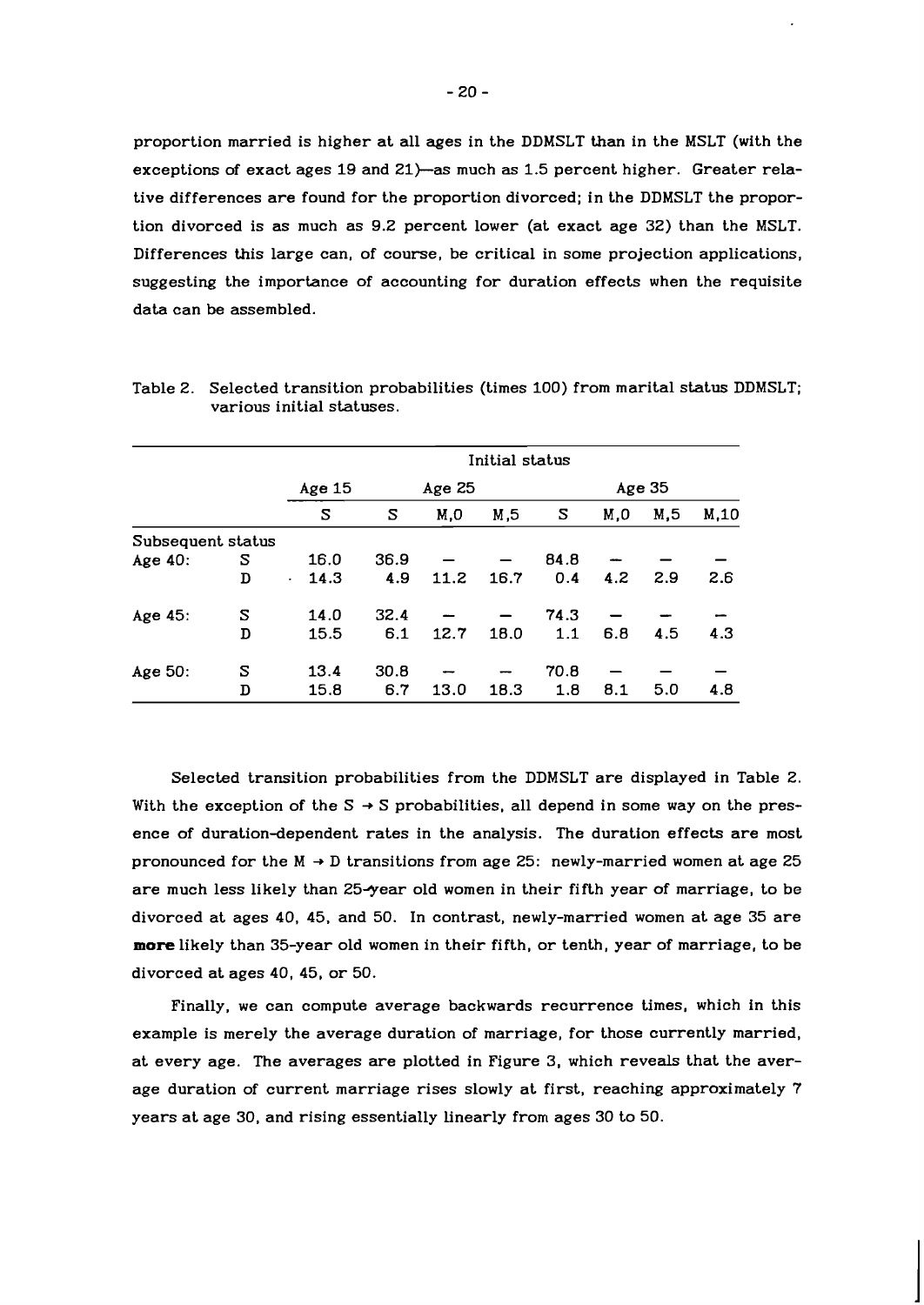

Figure 3. Average duration of marriage, for those currently married.

## Summary

A method for generalizing the multistate, increment-decrement life table, to include rates which vary by duration of exposure to risk as well as by age, has been proposed. The method builds upon the linear approximation or linear integration hypothesis developed primarily by Rogers and his colleagues. A **computationally-efficient** arrangement of the necessary rates has been presented, one which requires inversion of matrices no larger than those one would encounter in the corresponding multistate life table **without** duration-dependence.

The proposed method hinges on the use of rates classified according to age, (at last birthday) and **duration-category-at-last-birthday,** simultaneously. Duration-category, in turn, is simply a classification of the continuous durationin-status concept according to **durationat-last-anniversary.** The essence of the approach is, first. that given the way in which the rates are defined they are piecewise constant (over unit intervals), and, second, that survivorship in a given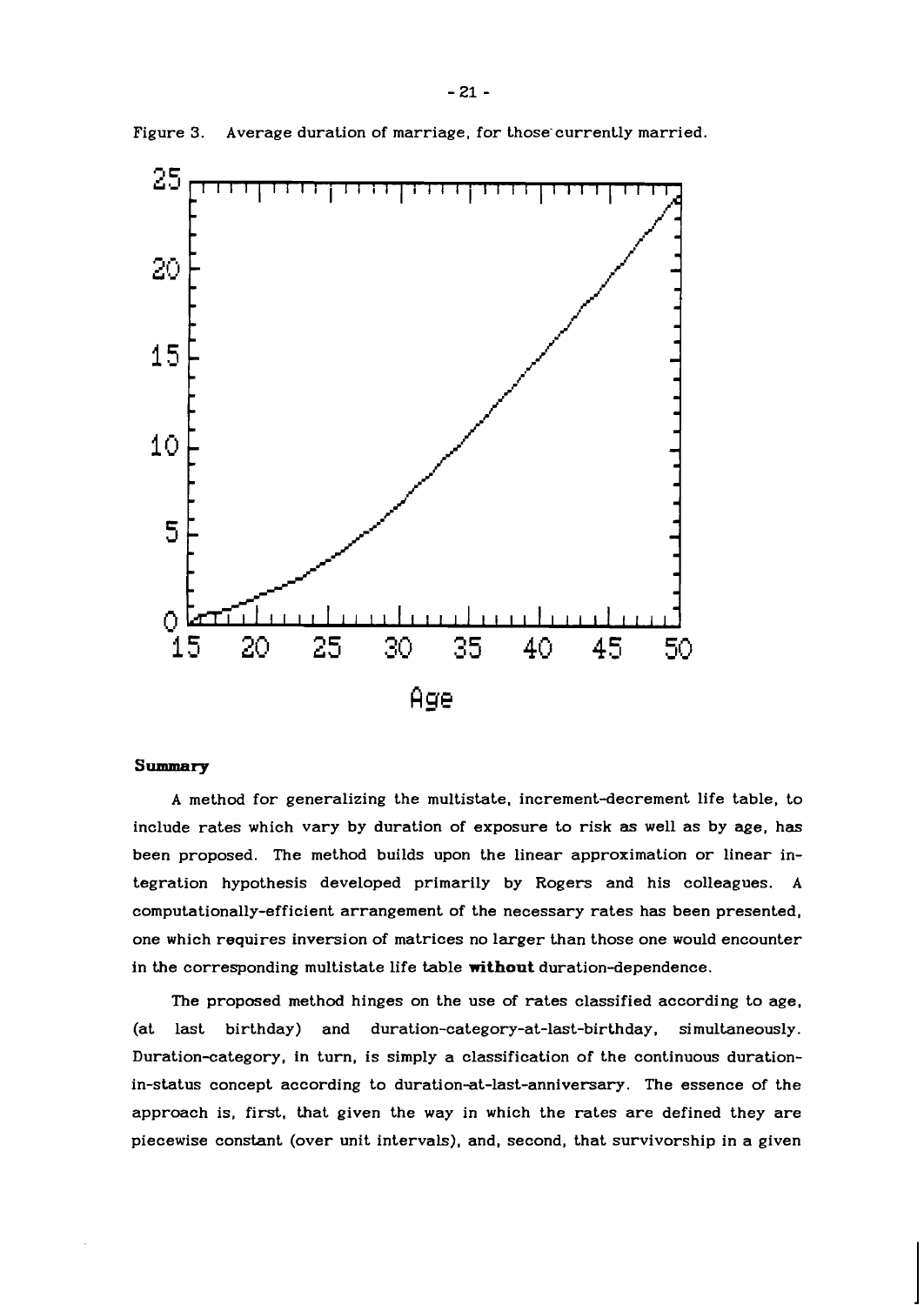**status/duration-category** from one birthday to the next implies advancement or promotion to the next duration category.

Provided that the necessary data can be assembled. the method outlined here yields a considerably richer array of indices of lifetime experience than does the usual life table. This richer array includes an allocation of status-specific life expectancies according to duration category, median waiting times in each status. mean time-in-status (backwards recurrence times) at every age, and the ability to compare the survivorship of different groups according to their ages of entry into a given status.

The technique was illustrated with a simple 4-state marital-status model, only one transition of which (marriage to divorce) was treated **as** duration-dependent. Even in this simple example, in which a restricted age range was considered, the new method was found to produce results at considerable variance with the conventional approach. At some ages, the proportion divorced **was** as much as 9 percent lower with the more general model. Given the widespread use of the ordinary multistate life table in a wide range of substantive applications, the method proposed here would seem to be of considerable practical importance **as** well.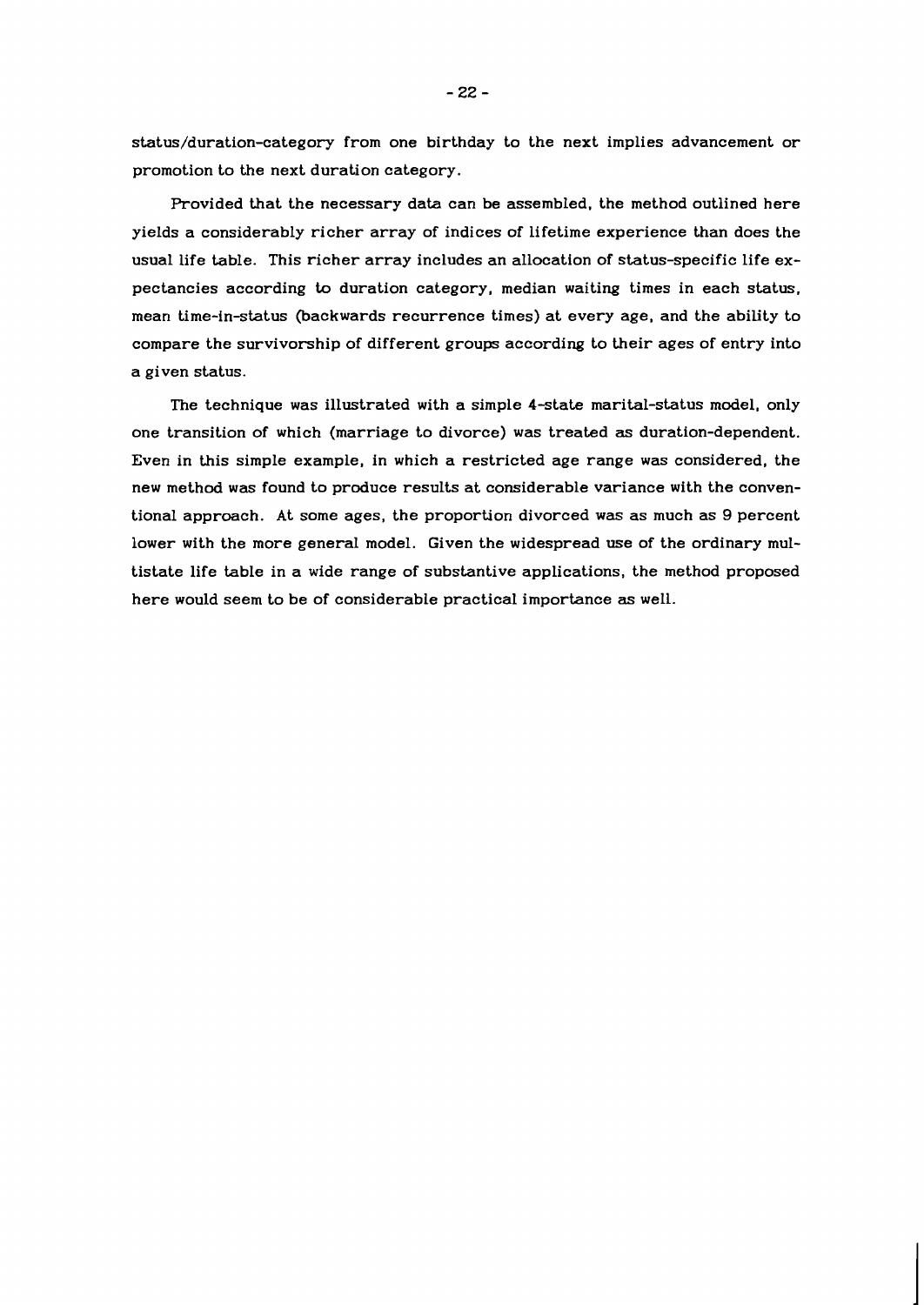#### **Appendix**

#### **The DDMSLT with Duration-Preserving States**

Consider the circular pattern of possible flows in an unlabelled set of five states, depicted with x's in Figure A.1. Suppose that  $1 \rightarrow 2$  and  $5 \rightarrow 1$  moves are duration-dependent, and that all other moves depend on the duration since moving into state 2. In this illustration, a  $1 \rightarrow 2$  move is like a change of marital (employment) status, while  $2 \rightarrow 3$  and  $3 \rightarrow 4$  moves are like parity progressions (job shifts), as discussed in the text.

Figure A.1 Flows in hypothetical state space.

|             |   | Origin state |   |   |   |   |  |  |
|-------------|---|--------------|---|---|---|---|--|--|
|             |   | 1            | 2 | 3 |   |   |  |  |
| Destination |   |              |   | x | x | x |  |  |
| state       | 2 | X            |   |   |   |   |  |  |
|             | 3 |              | x |   |   |   |  |  |
|             | 4 |              |   | x |   |   |  |  |
|             |   |              |   |   |   |   |  |  |

In constructing the  $M'(x)$  matrix, we must arrange the rates such that  $2 \rightarrow 3$ and  $3 \rightarrow 4$  moves preserve the duration of time since arrival in state 2. This requires arranging the rates as in equation  $(A.1)$ . To simplify, the dependence on  $x$ (age) has been dropped from the notation, and the main diagonal entries are represented in shorthand; that is  $f_{\bm{jd}} = m_{\bm{j}\,\bm{\delta d}}\left(x\right) + \sum\limits_{i=1}^5\,m_{\bm{i}\bm{j}\bm{d}}\left(x\right).$  The only way in  $\sum_{i=1}^{5} m_{ijd}$  ( which  $M'(x)$  in (A.1) differs from  $M'(x)$  shown in equation (3) of the text is the way in which the duration-specific submatrices  $M_0(x)$ , ...,  $M_n(x)$  are "pulled apart" when forming  $M'(\mathbf{x})$ . Rates of duration-preserving moves now appear in the diagonal block of  $M'(\mathbf{x})$  rather than in the band across the top. Reverting to the notation for the partitioned  $M'(\boldsymbol{x})$  matrix, as used in the text, the submatrix  $T$  is no longer a simple diagonal matrix, but rather a block-diagonal matrix. Its inverse must be computed block by block; again, however, no matrix larger than 5-by-5 (the number of states) must be inverted. Given the slightly more complex form of T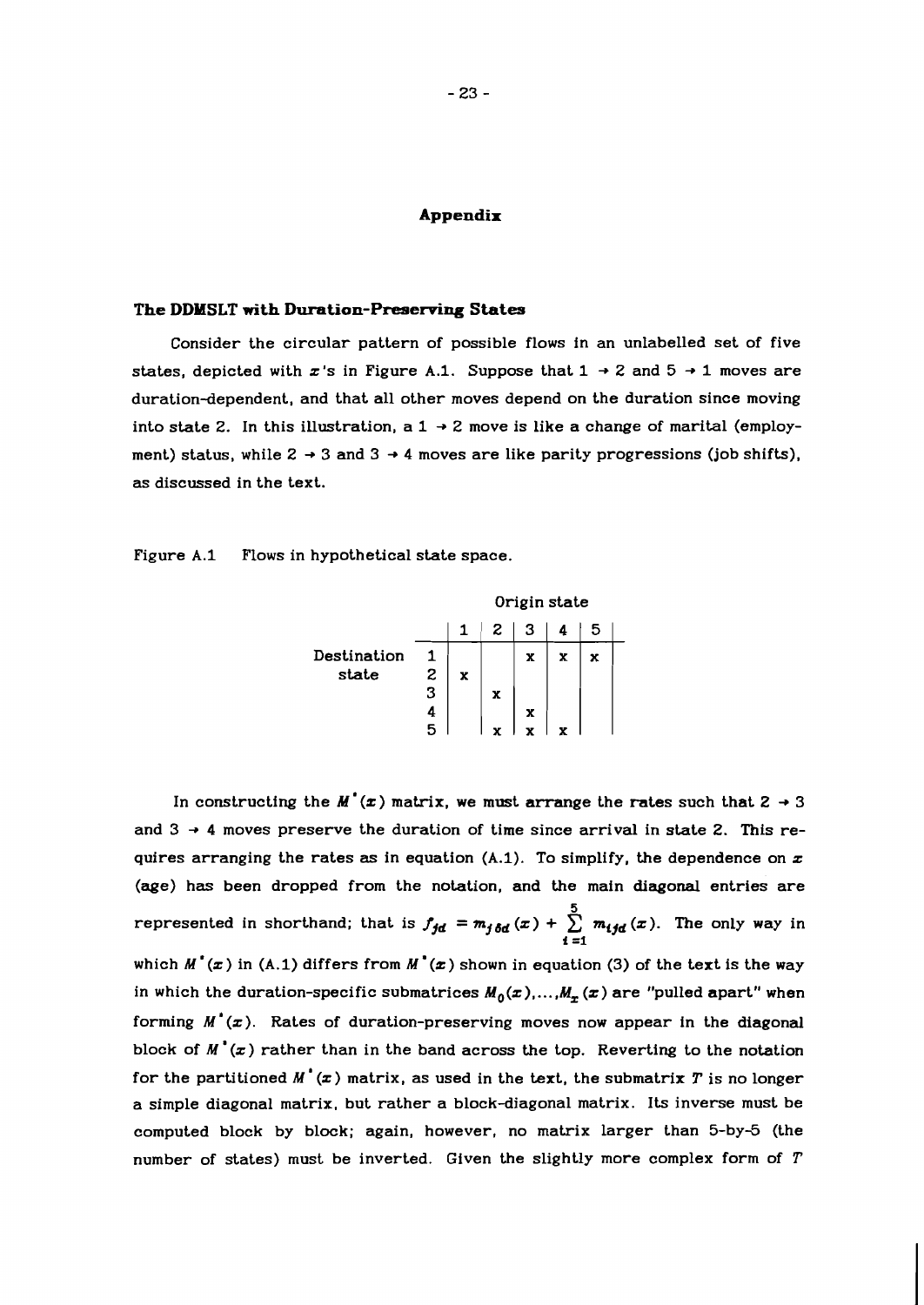**(and the corresponding increase in computational requirements) all the rest of the procedures laid out in the main text still apply.**